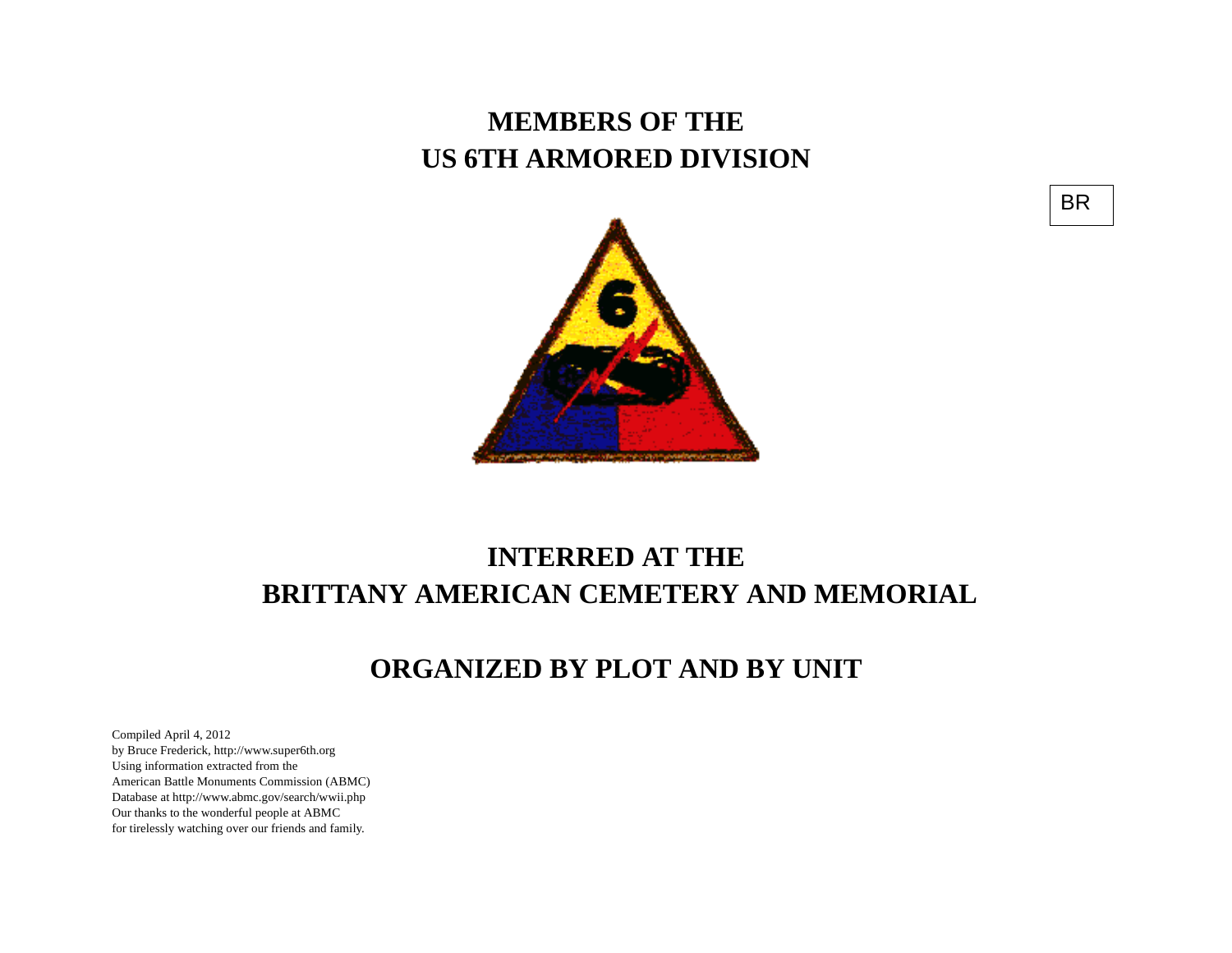| <b>Name</b>                                                | <b>Unit</b> | Rank       | <b>Ser No</b> | <b>State</b> | Date of<br><b>Death</b> | <b>Plot</b>    | <b>Ro</b><br>W | Grave        | Cem       |
|------------------------------------------------------------|-------------|------------|---------------|--------------|-------------------------|----------------|----------------|--------------|-----------|
|                                                            |             |            |               |              |                         |                |                |              |           |
| <b>WALLS OF THE</b><br><b>MISSING</b>                      |             |            |               |              |                         |                |                |              |           |
| <b>MURRAY JAMES J</b>                                      | 68 TANK     | <b>PVT</b> | 12061088      | <b>NY</b>    | $6-Aug-44$              | $\mathbf{0}$   | $\overline{0}$ | $\Omega$     | <b>BR</b> |
| <b>CROWE ERVIN W</b>                                       | 69 TANK     | <b>CPL</b> | 34213988      | <b>SC</b>    | $6-Aug-44$              | $\mathbf{0}$   | $\Omega$       | $\mathbf{0}$ | <b>BR</b> |
| <b>HARRISON JEWEL C</b>                                    | 69 TANK     | <b>PVT</b> | 34242488      | FL           | 6-Aug-44                | $\mathbf{0}$   | $\Omega$       | $\Omega$     | <b>BR</b> |
| <b>JADIN CHARLES J</b>                                     | 69 TANK     | SGT        | 36238430      | WI           | 6-Aug-44                | $\mathbf{0}$   | $\Omega$       | $\Omega$     | <b>BR</b> |
| <b>SLATER MICHAEL</b>                                      | 69 TANK     | <b>SGT</b> | 33056169      | PA           | $2-Aug-44$              | $\theta$       | $\Omega$       | $\Omega$     | <b>BR</b> |
| <b>CAPOZI LOUIS J</b>                                      | 68 TANK     | <b>SGT</b> | 32314986      | <b>NY</b>    | $6-Aug-44$              | $\theta$       | $\Omega$       | $\Omega$     | <b>BR</b> |
| <b>HUTCHISON ROGER E</b>                                   | 231 FA BN   | <b>PVT</b> | 20746699      | <b>MO</b>    | $1-Aug-44$              | $\mathbf{0}$   | $\mathbf{0}$   | $\mathbf{0}$ | <b>BR</b> |
| <b>GOEBEL LOWELL A</b>                                     | 44 AIB      | <b>PVT</b> | 35301028      | OH           | $9-Aug-45$              | $\mathbf{0}$   | $\Omega$       | $\Omega$     | <b>BR</b> |
| <b>KUKUC FRANK D</b>                                       | 44 AIB      | PFC        | 35501205      | OH           | 9-Aug-45                | $\overline{0}$ | $\Omega$       | $\mathbf{0}$ | <b>BR</b> |
|                                                            |             |            |               |              |                         |                |                |              |           |
| $PLOT: A - B$<br>No Sixers are interred in<br>these plots. |             |            |               |              |                         |                |                |              |           |
|                                                            |             |            |               |              |                         |                |                |              |           |
| <b>PLOT: C</b>                                             |             |            |               |              |                         |                |                |              |           |
| <b>LONDON SIDNEY</b>                                       | 6 ARMD      | 2LT        | O1320848      | IA           | $8-Aug-44$              | $\mathcal{C}$  | 16             | 11           | <b>BR</b> |
|                                                            |             |            |               |              |                         |                |                |              |           |

**Table 1: 6th Armored Division Graves at Brittany by Plot**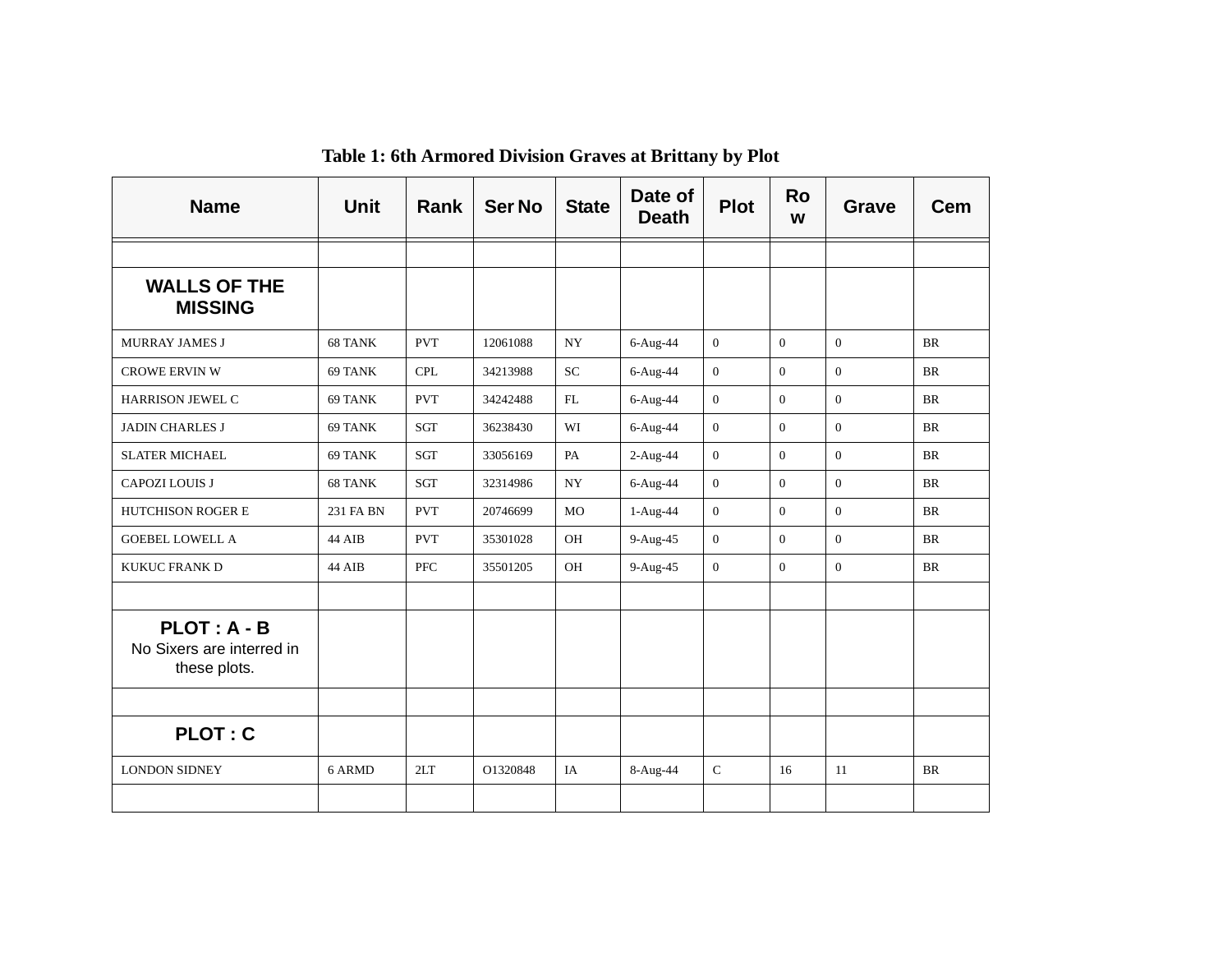| <b>Name</b>              | <b>Unit</b>     | <b>Rank</b>      | <b>Ser No</b> | <b>State</b>  | Date of<br><b>Death</b> | <b>Plot</b> | <b>Ro</b><br>W | Grave        | Cem       |
|--------------------------|-----------------|------------------|---------------|---------------|-------------------------|-------------|----------------|--------------|-----------|
| <b>PLOT: D</b>           |                 |                  |               |               |                         |             |                |              |           |
| <b>GRANT RAYMOND L</b>   | <b>MP PLAT</b>  | <b>PVT</b>       | 39336965      | <b>OR</b>     | 16-Aug-44               | D           | $\overline{2}$ | 14           | BR        |
|                          |                 |                  |               |               |                         |             |                |              |           |
| <b>PLOT: E</b>           |                 |                  |               |               |                         |             |                |              |           |
| THARP JAMES A            | 9TH AIB         | <b>PFC</b>       | 34264525      | AL            | 9-Aug-44                | E           | $\overline{4}$ | 18           | BR        |
| <b>BLAIR OSCARF</b>      | 9TH AIB         | PFC              | 14099665      | LA            | 9-Aug-44                | $\mathbf E$ | 12             | 18           | <b>BR</b> |
| <b>RAINS GARLAN W</b>    | 603 TD          | <b>CPL</b>       | 19000661      | CA            | 6-Aug-44                | E           | 18             | $8\,$        | <b>BR</b> |
|                          |                 |                  |               |               |                         |             |                |              |           |
| <b>PLOT: F</b>           |                 |                  |               |               |                         |             |                |              |           |
| PILIPAIC ANTHONY J       | <b>86 RCN</b>   | TEC <sub>5</sub> | 32313041      | NY            | 5-Aug-44                | $\mathbf F$ | $\overline{7}$ | $\mathbf{1}$ | BR        |
| NEFF DWIGHT L            | <b>86 RCN</b>   | <b>CPL</b>       | 13062620      | VA            | 5-Aug-44                | $\mathbf F$ | 8              | $\mathbf{1}$ | BR        |
|                          |                 |                  |               |               |                         |             |                |              |           |
| <b>PLOT: G</b>           |                 |                  |               |               |                         |             |                |              |           |
| <b>MORALES IGNACIO J</b> | 44 AIB          | <b>SGT</b>       | 39171031      | CA            | 24-Aug-44               | G           | $\mathbf{1}$   | 5            | <b>BR</b> |
| <b>BALOCK MICHAEL</b>    | 44 AIB          | <b>PFC</b>       | 33179022      | $\mathbf{PA}$ | 10-Aug-44               | $\mathbf G$ | $\mathbf{1}$   | 6            | <b>BR</b> |
| WOYNAR STEPHEN A         | <b>86 RCN</b>   | <b>PVT</b>       | 11080245      | <b>VT</b>     | 12-Aug-44               | ${\bf G}$   | $\mathbf{1}$   | $\tau$       | BR        |
| <b>CARSON EARNEST R</b>  | 44 AIB          | <b>PVT</b>       | 38222656      | TX            | 8-Aug-44                | ${\bf G}$   | $\overline{2}$ | 11           | <b>BR</b> |
| <b>DURKEE JOHN R JR</b>  | 128 FA BN       | 1LT              | O-1178461     | OK            | $3-Aug-44$              | $\mathbf G$ | 3              | 11           | BR        |
| ROXBURY EDWARD J         | <b>83 FA BN</b> | <b>LTC</b>       | O-011377      | VA            | 25-Aug-44               | G           | $\overline{4}$ | $\mathbf{1}$ | <b>BR</b> |
| <b>BLODGETT JAY D</b>    | 44 AIB          | <b>PFC</b>       | 35141302      | IN            | 8-Aug-44                | $\mathbf G$ | 6              | 6            | <b>BR</b> |
| <b>SMITH THOMAS R</b>    | 44 AIB          | <b>PFC</b>       | 34666940      | NC            | 8-Aug-44                | G           | 6              | 17           | <b>BR</b> |

**Table 1: 6th Armored Division Graves at Brittany by Plot**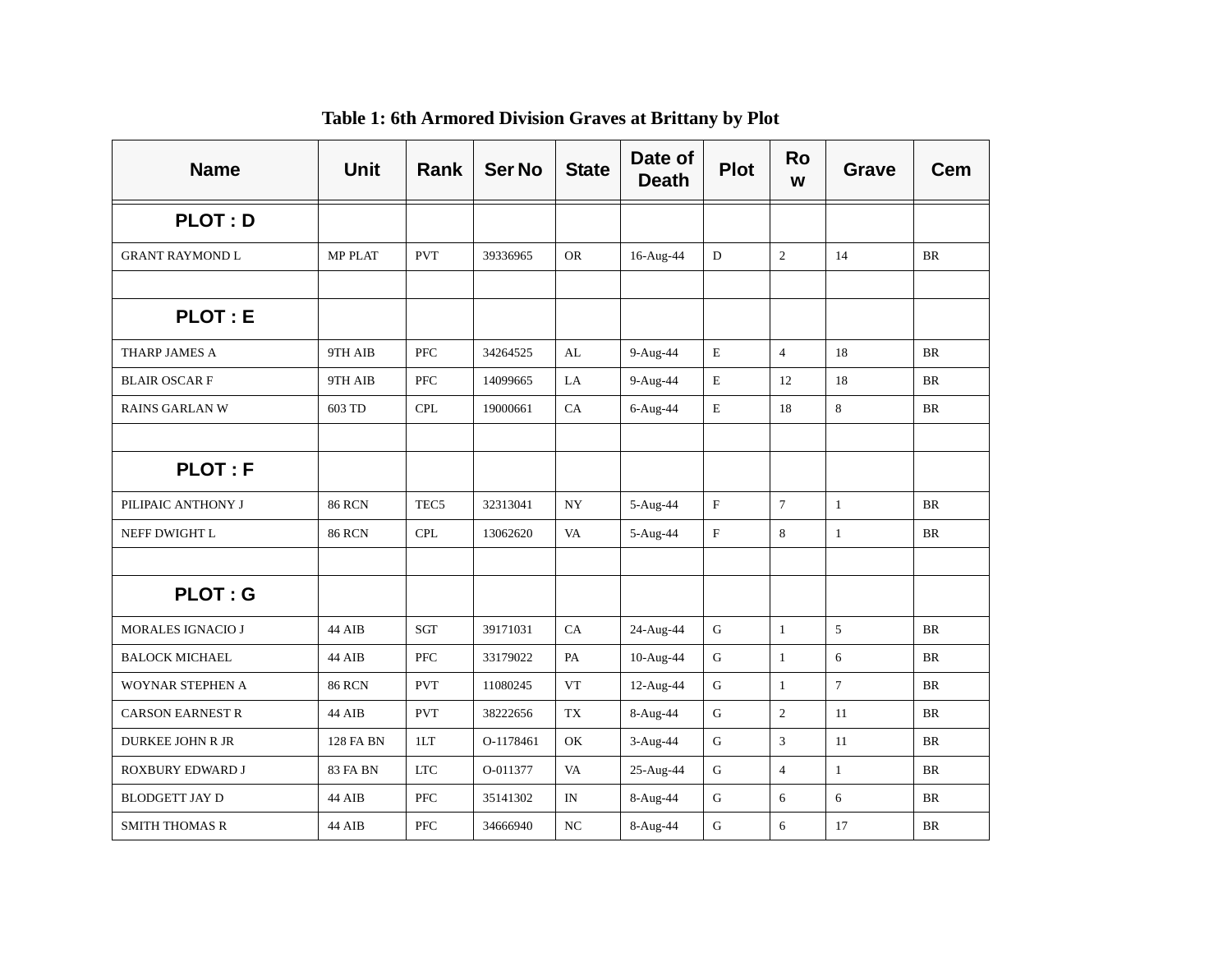| <b>Name</b>               | Unit            | <b>Rank</b>      | <b>Ser No</b> | <b>State</b> | Date of<br><b>Death</b> | <b>Plot</b>  | <b>Ro</b><br>W | Grave          | Cem       |
|---------------------------|-----------------|------------------|---------------|--------------|-------------------------|--------------|----------------|----------------|-----------|
| DURKAN RAYMOND M          | 50 AIB          | <b>PFC</b>       | 31288383      | MA           | 5-Aug-44                | G            | 10             | 6              | <b>BR</b> |
| <b>GILBERT JAMES W JR</b> | 44 AIB          | TEC <sub>5</sub> | 33168913      | PA           | 9-Aug-44                | G            | 10             | 12             | BR        |
| SEIDENBURG JOHN H         | 68 TANK         | SGT              | 32310684      | NY           | 5-Aug-44                | G            | 10             | 16             | <b>BR</b> |
| HUFFMON LAWRENCE V        | 44 AIB          | PFC              | 37009156      | MO           | 8-Aug-44                | G            | 11             | 6              | <b>BR</b> |
| WILLIAMS CHARLES E        | 44 AIB          | PFC              | 35351665      | IN           | 12-Aug-44               | $\mathbf G$  | 11             | 10             | BR        |
| <b>HAMMER ALDEN H</b>     | 44 AIB          | <b>PFC</b>       | 35701586      | KY           | 8-Aug-44                | G            | 12             | 15             | <b>BR</b> |
| <b>SMITH HAROLD G</b>     | CC <sub>B</sub> | <b>CAPT</b>      | O-400865      | IN           | 7-Aug-44                | $\mathsf{G}$ | 13             | 5              | <b>BR</b> |
| <b>BLANCK WILLIAM J</b>   | 44 AIB          | TEC <sub>4</sub> | 36221081      | WI           | 8-Aug-44                | G            | 15             | 16             | BR        |
| PELLERIN LOUIS J          | 25 ENGR         | <b>PVT</b>       | 38264203      | LA           | 8-Aug-44                | G            | 16             | $\overline{4}$ | <b>BR</b> |
| <b>CROWDER FRANK H</b>    | 44 AIB          | PFC              | 34256217      | NC           | 12-Aug-44               | ${\bf G}$    | 17             | 6              | <b>BR</b> |
|                           |                 |                  |               |              |                         |              |                |                |           |
| <b>PLOT: H</b>            |                 |                  |               |              |                         |              |                |                |           |
| <b>BRUGGER ANDREW E</b>   | <b>86 RCN</b>   | <b>PFC</b>       | 35476485      | <b>KY</b>    | 3-Aug-44                | H            | $\overline{2}$ | 18             | <b>BR</b> |
| <b>SMITH EARNEST J</b>    | 50 AIB          | <b>PFC</b>       | 6938917       | IL           | 22-Aug-44               | H            | $\overline{3}$ | 16             | <b>BR</b> |
| <b>GRUBBS JAMES A</b>     | 44 AIB          | 1LT              | O-1300026     | TX           | 8-Aug-44                | $\, {\rm H}$ | $\overline{4}$ | $\overline{2}$ | <b>BR</b> |
| <b>SHAUD CHARLES B</b>    | 68 TANK         | <b>PVT</b>       | 33053962      | PA           | 23-Aug-44               | H            | $\overline{4}$ | 10             | <b>BR</b> |
| <b>AVINO TOBEA</b>        | 68 TANK         | TEC <sub>4</sub> | 32297656      | NY           | 20-Aug-44               | H            | $\overline{4}$ | 11             | BR        |
| NUNZIATO SANTO D          | 68 TANK         | TEC <sub>5</sub> | 32310781      | NY           | 5-Aug-44                | H            | $\overline{4}$ | 16             | <b>BR</b> |
| <b>BYE CLIFFORD J</b>     | 44 AIB          | <b>PVT</b>       | 35058961      | OН           | 8-Aug-44                | H            | 6              | 16             | <b>BR</b> |
| PECERA FRANK              | 25 ENGR         | <b>PVT</b>       | 33492213      | PA           | 8-Aug-44                | H            | $\overline{7}$ | $\overline{2}$ | <b>BR</b> |
| HEILMAN JOHN              | 44 AIB          | <b>PFC</b>       | 33174983      | PA           | 8-Aug-44                | H            | $\tau$         | $\overline{4}$ | <b>BR</b> |
| <b>DILLS ADAM J</b>       | <b>50 AIB</b>   | <b>CPL</b>       | 34090683      | NC           | 22-Aug-44               | H            | $\overline{7}$ | 10             | BR        |

**Table 1: 6th Armored Division Graves at Brittany by Plot**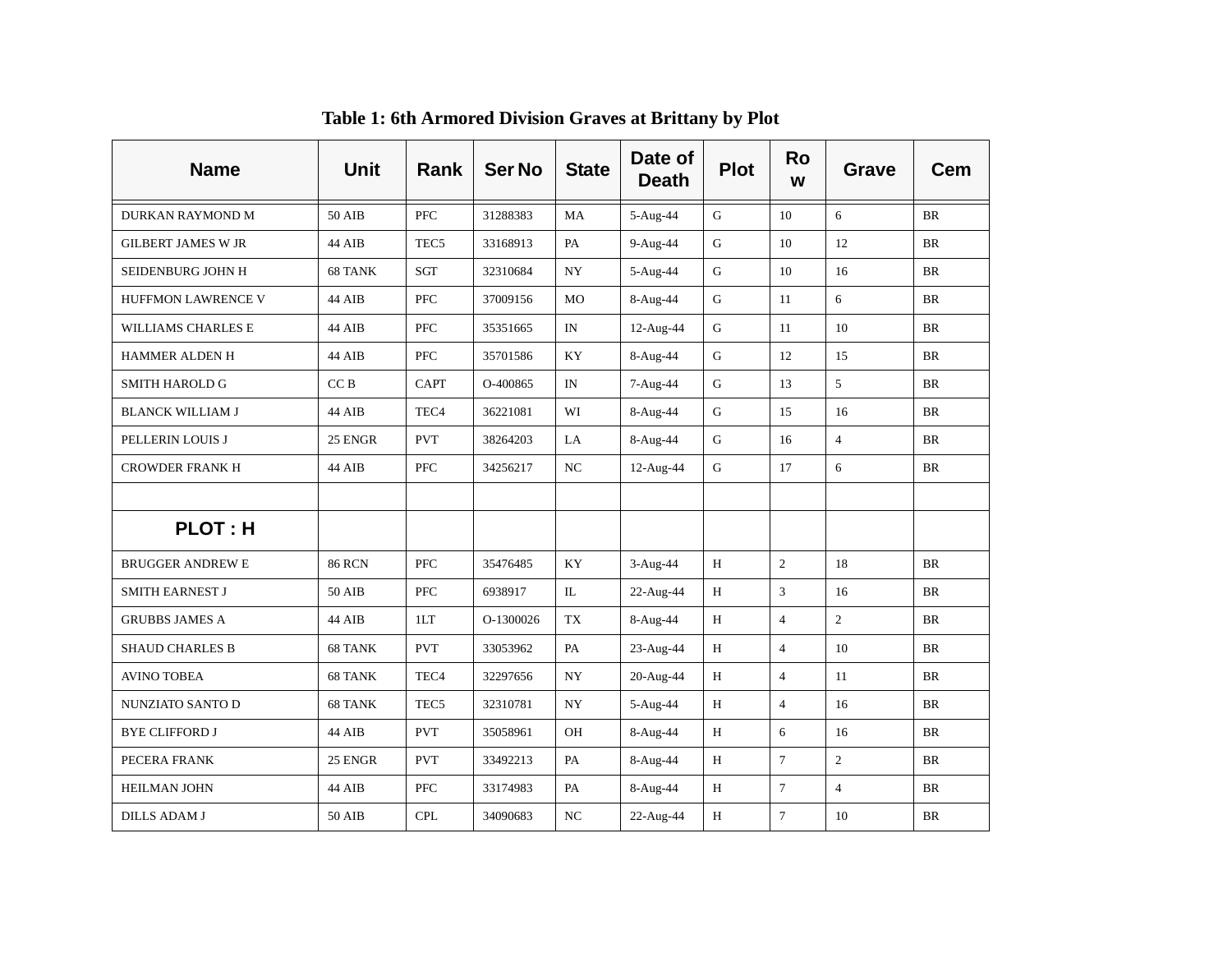| <b>Name</b>              | Unit          | <b>Rank</b>      | <b>Ser No</b> | <b>State</b> | Date of<br><b>Death</b> | <b>Plot</b>  | <b>Ro</b><br>W | <b>Grave</b>   | Cem       |
|--------------------------|---------------|------------------|---------------|--------------|-------------------------|--------------|----------------|----------------|-----------|
| VIVENEY GEORGE M         | 50 AIB        | <b>SSGT</b>      | 32276150      | $_{\rm NJ}$  | 13-Aug-44               | H            | 10             | 16             | <b>BR</b> |
| NIECKARZ JOHN G          | 68 TANK       | TEC <sub>5</sub> | 32100575      | <b>NY</b>    | 10-Sep-44               | H            | 11             | $\mathbf{1}$   | <b>BR</b> |
| NEMETH JOE A             | <b>86 RCN</b> | <b>CPL</b>       | 35300486      | OH           | 3-Sep-44                | H            | 11             | 6              | <b>BR</b> |
| COLLINS JOHN Q A         | <b>50 AIB</b> | PFC              | 34235394      | LA           | 23-Aug-44               | $\, {\rm H}$ | 11             | 10             | <b>BR</b> |
| <b>LEASH BURRELL K</b>   | <b>86 RCN</b> | TEC <sub>5</sub> | 33178425      | PA           | 4-Sep-44                | H            | 12             | $\overline{3}$ | <b>BR</b> |
| <b>LEBIDA MAX</b>        | 50 AIB        | 2LT              | O1314370      | RI           | 5-Aug-44                | H            | 13             | 16             | <b>BR</b> |
| ROBERTS DARREL F         | 44 AIB        | SGT              | 35000860      | OH           | 8-Aug-44                | H            | 15             | $\overline{5}$ | BR        |
| <b>MAREK MARION C</b>    | 44 AIB        | <b>PFC</b>       | 35058461      | OH           | 8-Aug-44                | H            | 16             | 5              | <b>BR</b> |
| WILSON JAMES LLOYD       | 44 AIB        | PFC              | 34214333      | <b>SC</b>    | 8-Aug-44                | $\, {\rm H}$ | 17             | 11             | BR        |
| PANE SAMUEL M            | <b>86 RCN</b> | TEC <sub>5</sub> | 32280604      | NY           | 5-Aug-44                | H            | 18             | 8              | <b>BR</b> |
|                          |               |                  |               |              |                         |              |                |                |           |
| <b>PLOT: I</b>           |               |                  |               |              |                         |              |                |                |           |
| MCKINNEY RUBY A          | <b>86 RCN</b> | TEC <sub>5</sub> | 34264706      | AL           | 5-Aug-44                | $\mathbf{I}$ | 12             | 6              | <b>BR</b> |
| MATATHIA SAMUEL M        | 603 TD        | <b>PVT</b>       | 31068740      | <b>MA</b>    | 7-Aug-44                | $\mathbf{I}$ | 12             | 12             | <b>BR</b> |
| MCNELLIS ROBERT L        | <b>50 AIB</b> | 2LT              | O1304095      | CT           | 12-Aug-44               | $\rm I$      | 15             | 22             | <b>BR</b> |
| <b>CLARK MARTIN J</b>    | <b>86 RCN</b> | <b>CPL</b>       | 34256986      | NC           | 5-Aug-44                | $\bf{I}$     | 16             | 6              | <b>BR</b> |
| TURNER STANLEY L         | <b>86 RCN</b> | TEC <sub>5</sub> | 35215173      | <b>WV</b>    | 5-Aug-44                | $\mathbf I$  | 17             | 6              | BR        |
|                          |               |                  |               |              |                         |              |                |                |           |
| <b>PLOT: J</b>           |               |                  |               |              |                         |              |                |                |           |
| NOVACK EDWARD A          | 9TH AIB       | <b>PVT</b>       | 39606642      | ID           | 11-Sep-44               | J            | $\overline{c}$ | 22             | BR        |
| <b>GROSSMAN ARTHUR J</b> | <b>86 RCN</b> | 2LT              | O1031609      | WI           | 4-Aug-44                | ${\bf J}$    | 6              | 14             | <b>BR</b> |

**Table 1: 6th Armored Division Graves at Brittany by Plot**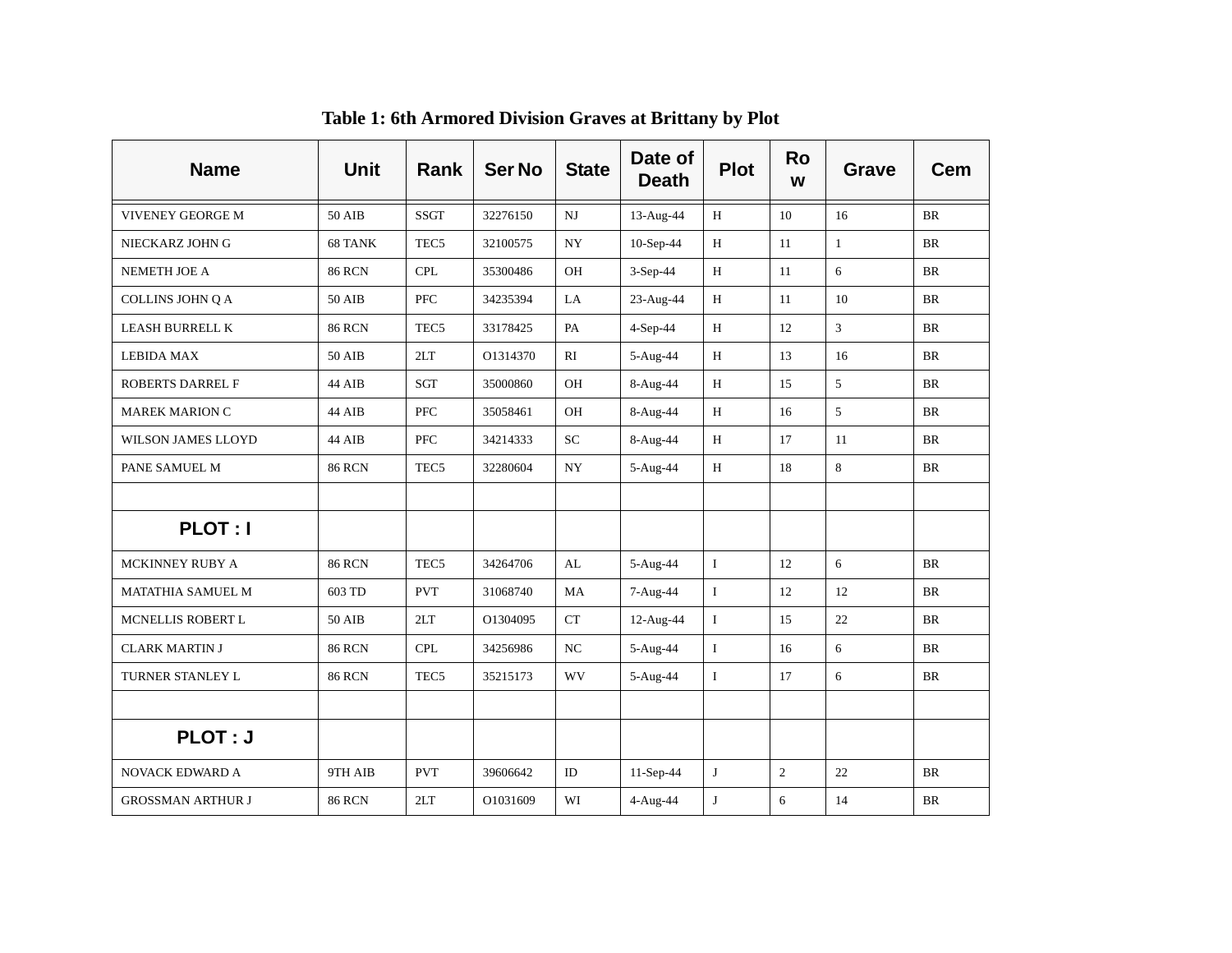| <b>Name</b>            | <b>Unit</b>      | Rank               | <b>Ser No</b> | <b>State</b>           | Date of<br><b>Death</b> | <b>Plot</b>  | <b>Ro</b><br>W | Grave          | Cem       |
|------------------------|------------------|--------------------|---------------|------------------------|-------------------------|--------------|----------------|----------------|-----------|
| <b>LAWSON THOMAS W</b> | 603 TD           | PFC                | 39387266      | ID                     | 1-Aug-44                | J            | 9              | 5              | <b>BR</b> |
| <b>SCHWER JOHN W</b>   | 6 ARMD           | CH/<br><b>CAPT</b> | O-529000      | CO                     | 13-Aug-44               | J            | 12             | 5              | <b>BR</b> |
| <b>ADAMS FRANCIS J</b> | <b>50 AIB</b>    | PFC                | 33168850      | PA                     | 27-Aug-44               | $\bf J$      | 12             | 6              | <b>BR</b> |
| MAC COMBS DELBERT R    | 50 AIB           | <b>PFC</b>         | 35867442      | OН                     | 5-Aug-44                | J            | 12             | 11             | <b>BR</b> |
| <b>CHILDS PHILIP</b>   | 6 ARMD           | 2LT                | 01315141      | IL.                    | 8-Aug-44                | J            | 14             | 9              | <b>BR</b> |
| ROEHM DONALD D         | <b>86 RCN</b>    | TEC <sub>5</sub>   | 35326436      | OH                     | 5-Aug-44                | $\mathbf{J}$ | 15             | 11             | <b>BR</b> |
|                        |                  |                    |               |                        |                         |              |                |                |           |
| <b>PLOT: K</b>         |                  |                    |               |                        |                         |              |                |                |           |
| STEELE RAYMOND M       | 50 AIB           | SGT                | 35350684      | IN                     | 25-Aug-44               | $\mathbf K$  | $\mathbf{1}$   | 6              | <b>BR</b> |
| YURS ELMER F           | 50 AIB           | <b>PFC</b>         | 36355710      | IL                     | 16-Aug-44               | $\rm K$      | $\mathbf{1}$   | $\overline{7}$ | <b>BR</b> |
| <b>DENITTI PAUL</b>    | 15 TANK          | TEC <sub>4</sub>   | 33167228      | PA                     | 10-Aug-44               | $\mathbf K$  | $\overline{2}$ | $\overline{7}$ | <b>BR</b> |
| <b>COBB AUSTELL</b>    | 50 AIB           | SSGT               | 34214310      | SC                     | 25-Aug-44               | K            | 3              | 6              | <b>BR</b> |
| POPE WADE H            | 231 FA BN        | TEC <sub>5</sub>   | 34095735      | SC                     | 1-Aug-44                | $\rm K$      | 3              | 8              | <b>BR</b> |
| DALEY JOHN W           | 9TH AIB          | PFC                | 35610425      | <b>MD</b>              | 9-Aug-44                | K            | 3              | 14             | <b>BR</b> |
| SANKO JOHN G           | 50 AIB           | <b>PVT</b>         | 33463542      | PA                     | 2-Aug-44                | $\rm K$      | 3              | 17             | $\rm{BR}$ |
| MELBOURNE JOHN W       | 9TH AIB          | <b>CAPT</b>        | O-351820      | IN                     | $11-Sep-44$             | $\rm K$      | $\overline{4}$ | $\mathfrak{Z}$ | $\rm{BR}$ |
| <b>BOOTH STANLEY F</b> | <b>128 FA BN</b> | <b>PFC</b>         | 12203581      | $\mathbf{N}\mathbf{J}$ | 10-Aug-44               | $\mathbf K$  | $\overline{4}$ | 15             | <b>BR</b> |
| HARRISON GERALD W      | 50 AIB           | <b>SSGT</b>        | 14057964      | GA                     | 12-Aug-44               | $\mathbf K$  | $\overline{4}$ | 17             | <b>BR</b> |
| MINNIECE JOHN G JR     | 603 TD           | <b>LTC</b>         | O-017532      | MS                     | 9-Aug-44                | K            | 5              | 19             | $\rm{BR}$ |
| <b>BECK PAUL K</b>     | <b>50 AIB</b>    | <b>PVT</b>         | 20451115      | TN                     | 25-Aug-44               | K            | 5              | 20             | BR        |
| POTVIN ROSARIO J       | 231 FA BN        | PFC                | 32650680      | ME                     | 8-Aug-44                | K            | 6              | 10             | <b>BR</b> |

**Table 1: 6th Armored Division Graves at Brittany by Plot**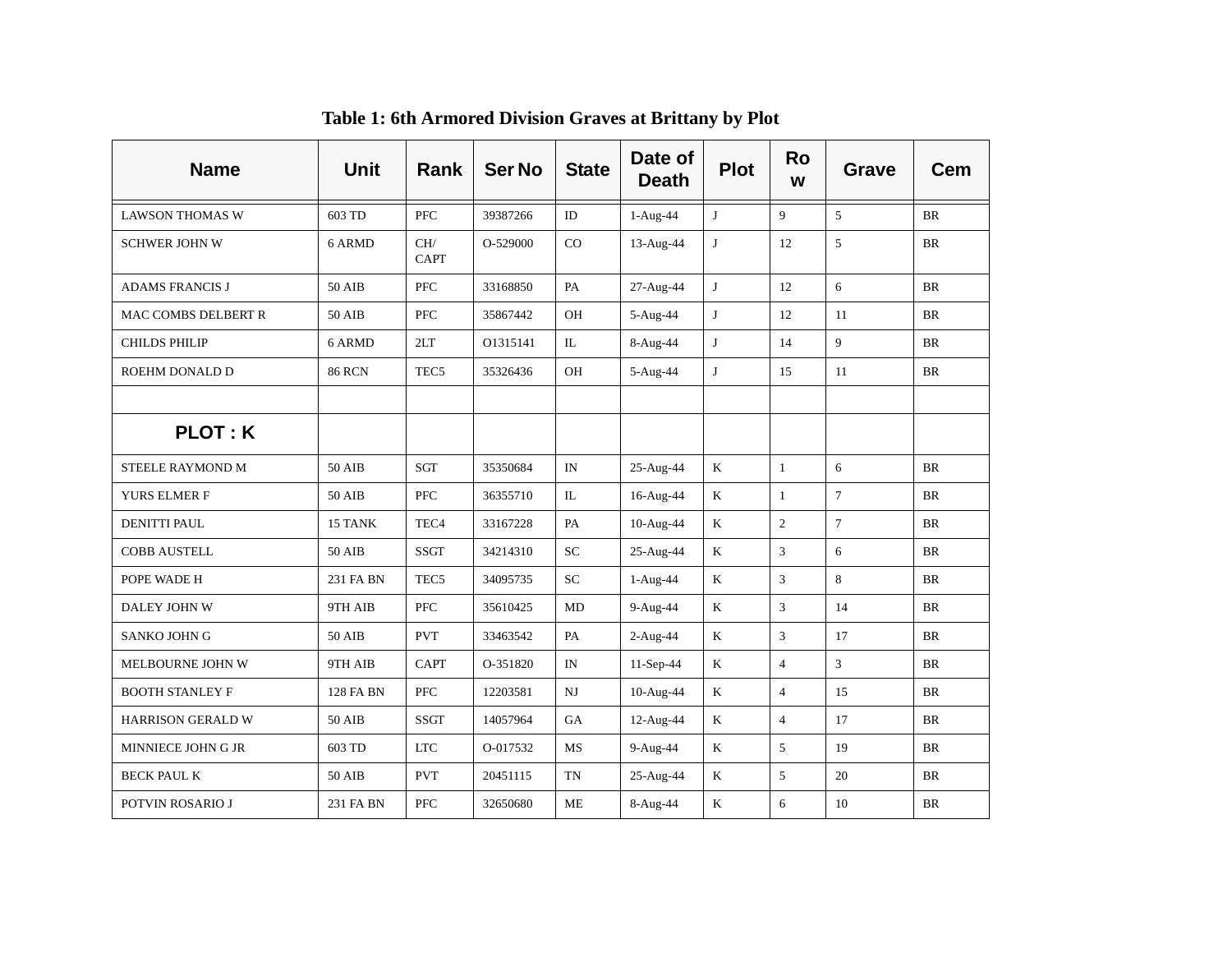| <b>Name</b>                 | <b>Unit</b>   | <b>Rank</b>      | <b>Ser No</b> | <b>State</b> | Date of<br><b>Death</b> | <b>Plot</b>  | <b>Ro</b><br>W | Grave          | Cem       |
|-----------------------------|---------------|------------------|---------------|--------------|-------------------------|--------------|----------------|----------------|-----------|
| KOWALCIK STANLEY J          | 68 TANK       | <b>PVT</b>       | 12211591      | NJ           | 9-Aug-44                | K            | 6              | 14             | BR        |
| <b>RAVER CHARLES A</b>      | <b>86 RCN</b> | <b>PFC</b>       | 33178459      | PA           | 15-Aug-44               | K            | $\tau$         | $\overline{7}$ | <b>BR</b> |
| HEESTAND STANLEY K          | 231 FA BN     | <b>PVT</b>       | 39231332      | CA           | 5-Aug-44                | $\rm K$      | 8              | 10             | <b>BR</b> |
| FOX JOHN C                  | 50 AIB        | <b>PFC</b>       | 37241046      | MO           | 2-Aug-44                | K            | 9              | $\overline{7}$ | <b>BR</b> |
| PRICE ROBERT M              | <b>86 RCN</b> | TEC <sub>5</sub> | 34256688      | NC           | 8-Aug-44                | $\rm K$      | 9              | 16             | <b>BR</b> |
| NILE WILBUR K               | 9TH AIB       | <b>PFC</b>       | 33013725      | PA           | 25-Aug-44               | K            | 10             | 6              | <b>BR</b> |
| <b>TABOR JOHN E</b>         | 9TH AIB       | <b>PFC</b>       | 36326164      | $\Pi$ .      | 25-Aug-44               | $\mathbf K$  | 10             | 20             | <b>BR</b> |
| <b>HOST WALTER M</b>        | 44 AIB        | TEC <sub>5</sub> | 16063425      | MI           | 8-Aug-44                | K            | 11             | 10             | <b>BR</b> |
| <b>GALLES ERNEST J</b>      | 603 TD        | <b>PVT</b>       | 16000419      | IL           | 9-Aug-44                | K            | 12             | 5              | <b>BR</b> |
| <b>CHANDLER ALMOND</b>      | 44 AIB        | PFC              | 34265578      | GA           | 9-Aug-44                | K            | 12             | 14             | BR        |
| <b>BURRAGE ALBERT C III</b> | <b>CCA</b>    | <b>CAPT</b>      | O-414488      | MA           | 8-Aug-44                | $\rm K$      | 13             | 19             | <b>BR</b> |
| WALLER JOE W                | 603 TD        | <b>PVT</b>       | 37067691      | AR           | 7-Aug-44                | $\rm K$      | 15             | 13             | BR        |
| <b>RUSH BILLY W</b>         | 50 AIB        | <b>PVT</b>       | 20404684      | <b>SC</b>    | 25-Aug-44               | $\mathbf K$  | 17             | $\mathbf{1}$   | <b>BR</b> |
| <b>MARLOW WILLARD</b>       | 231 FA BN     | <b>SSGT</b>      | 14002714      | <b>TN</b>    | 8-Aug-44                | $\mathbf K$  | 17             | 5              | <b>BR</b> |
| HRABOVECKY JOSEPH           | 44 AIB        | TEC <sub>4</sub> | 6890924       | PA           | 11-Aug-44               | $\rm K$      | 17             | $\overline{7}$ | <b>BR</b> |
|                             |               |                  |               |              |                         |              |                |                |           |
| <b>PLOT: L</b>              |               |                  |               |              |                         |              |                |                |           |
| <b>CUSICK MICHEAL S</b>     | <b>86 RCN</b> | <b>SSGT</b>      | 35476057      | IN           | 3-Aug-44                | $\mathbf{L}$ | $\mathbf{1}$   | $\overline{7}$ | <b>BR</b> |
| <b>SCHNEPP JOHN W</b>       | 15 TANK       | 2LT              | O1013655      | NJ           | 5-Aug-44                | $\mathbf{L}$ | $\mathbf{1}$   | 20             | <b>BR</b> |
| REVES MICHAEL E             | 44 AIB        | CPL              | 35610366      | OH           | 26-Aug-44               | $\mathbf L$  | $\overline{c}$ | $\mathbf{1}$   | <b>BR</b> |
| <b>COCKS GEORGE W</b>       | 15 TANK       | <b>PVT</b>       | 32299534      | NY           | 9-Aug-44                | $\mathbf L$  | $\overline{2}$ | $\overline{4}$ | <b>BR</b> |
| <b>JONES JOSEPH P</b>       | 50 AIB        | <b>SSGT</b>      | 33056122      | PA           | 19-Aug-44               | L            | 3              | $\overline{4}$ | BR        |

**Table 1: 6th Armored Division Graves at Brittany by Plot**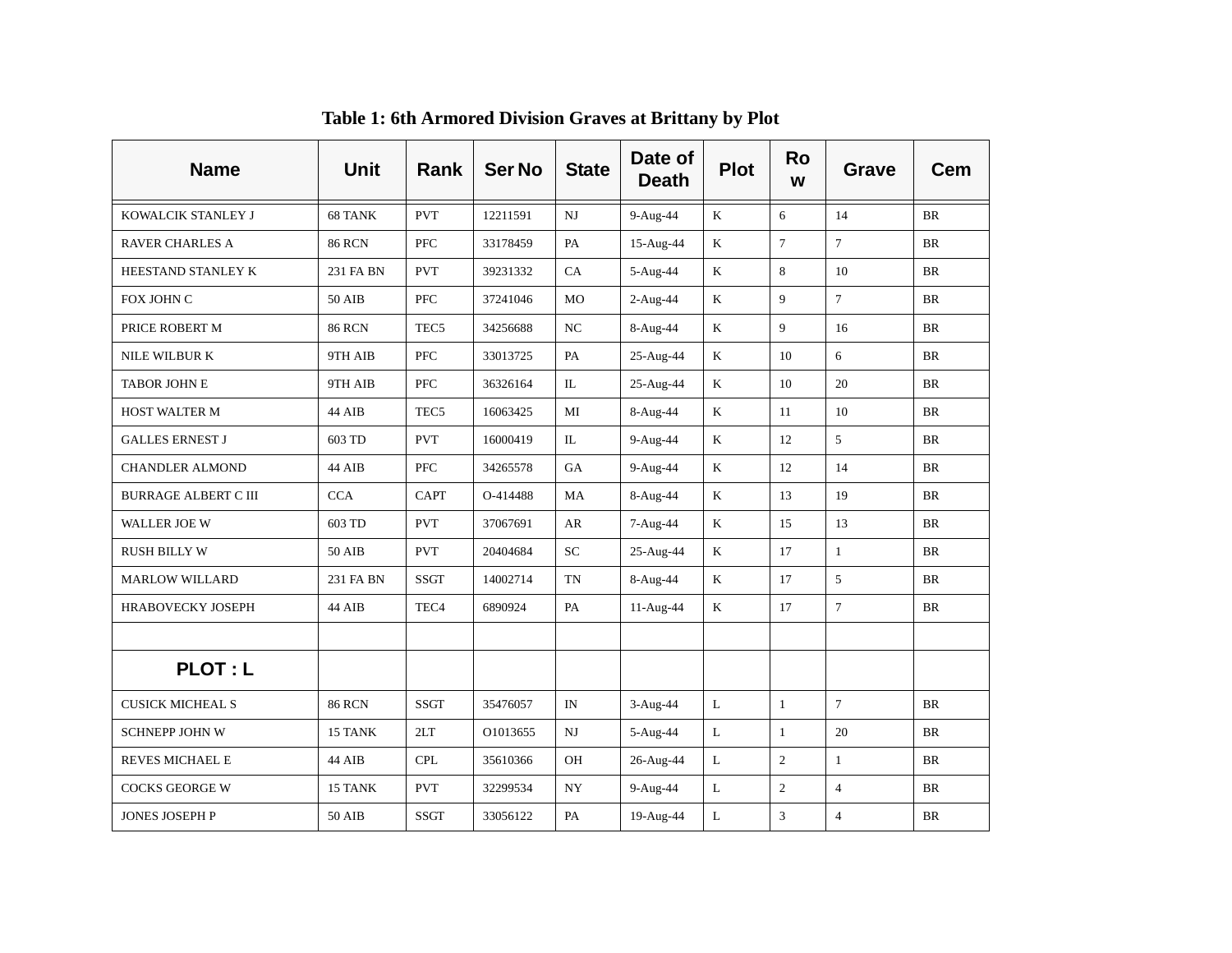| <b>Name</b>                | <b>Unit</b>   | Rank             | <b>Ser No</b> | <b>State</b> | Date of<br><b>Death</b> | <b>Plot</b>  | <b>Ro</b><br>W | <b>Grave</b>   | Cem       |
|----------------------------|---------------|------------------|---------------|--------------|-------------------------|--------------|----------------|----------------|-----------|
| <b>KESSLER GEORGE T</b>    | 50 AIB        | SGT              | 36239319      | WI           | 12-Aug-44               | $\mathbf{L}$ | $\overline{4}$ | $\overline{4}$ | <b>BR</b> |
| <b>HERZING ARTHUR H</b>    | 68 TANK       | TEC <sub>4</sub> | 36070938      | IL           | 11-Aug-44               | L            | 5              | 8              | <b>BR</b> |
| ZBOREK JOSEPH A            | 69 TANK       | <b>PVT</b>       | 36071098      | IL           | 11-Aug-44               | $\mathbf{L}$ | 5              | 13             | <b>BR</b> |
| <b>BOSLOOPER HARRY</b>     | 777 AAA       | PFC              | 36586797      | MI           | 15-Aug-44               | $\mathbf{L}$ | 8              | 17             | <b>BR</b> |
| WINSTON ELMO D             | <b>50 AIB</b> | <b>SSGT</b>      | 36071175      | $\rm IL$     | 2-Aug-44                | $\mathbf L$  | 9              | 12             | $\rm{BR}$ |
| TATE FRANK <sup>a</sup>    | <b>50 AIB</b> | <b>PVT</b>       | 15054498      | <b>KY</b>    | 25-Aug-44               | L            | 11             | $\mathbf{1}$   | $\rm{BR}$ |
| <b>DURDEN JAMES L</b>      | 15 TANK       | 2LT              | 1018134       | GA           | 5-Aug-44                | L            | 12             | 15             | <b>BR</b> |
| <b>BAKKE MARTIN J</b>      | 15 TANK       | <b>CPL</b>       | 36221030      | WI           | 9-Aug-44                | $\mathbf{L}$ | 14             | 8              | <b>BR</b> |
| <b>JACOBSEN JACOB</b>      | 603 TD        | <b>PVT</b>       | 39383703      | <b>WA</b>    | 18-Aug-44               | $\mathbf L$  | 15             | 8              | <b>BR</b> |
| <b>BEAUREGARD ALBERT J</b> | 603 TD        | PFC              | 34209417      | MA           | 30-Aug-44               | L            | 17             | $\mathbf{1}$   | <b>BR</b> |
| <b>GAMERRO CHARLES</b>     | 9TH AIB       | PFC              | 33166939      | PA           | 30-Aug-44               | $\mathbf L$  | 17             | 19             | <b>BR</b> |
|                            |               |                  |               |              |                         |              |                |                |           |
| <b>PLOT: M</b>             |               |                  |               |              |                         |              |                |                |           |
| <b>WAGNER JOSEPH</b>       | 15 TANK       | <b>PVT</b>       | 33178675      | PA           | 10-Aug-44               | M            | 3              | 11             | <b>BR</b> |
| <b>GEMMILL JAMES W</b>     | 15 TANK       | <b>PVT</b>       | 36221066      | WI           | 12-Aug-44               | M            | $\overline{4}$ | 14             | <b>BR</b> |
|                            |               |                  |               |              |                         |              |                |                |           |
| <b>PLOT: N</b>             |               |                  |               |              |                         |              |                |                |           |
| <b>WALL RAYMOND G</b>      | 68 TANK       | TEC <sub>4</sub> | 32276431      | NJ           | 8-Sep-44                | $\mathbf N$  | $\overline{c}$ | 16             | <b>BR</b> |
| <b>BOSWELL RUSSELL C</b>   | 50 AIB        | <b>PFC</b>       | 16055481      | IL           | 12-Aug-44               | ${\bf N}$    | $\overline{4}$ | $\overline{4}$ | <b>BR</b> |
| <b>ADCOCK WILLIAM E</b>    | <b>50 AIB</b> | SGT              | 38336201      | LA           | 24-Aug-44               | ${\bf N}$    | $\overline{4}$ | 15             | $\rm{BR}$ |
| TODD CONRAD C              | 50 AIB        | <b>SSGT</b>      | 35610577      | OH           | $2-Aug-44$              | N            | 5              | 17             | <b>BR</b> |

**Table 1: 6th Armored Division Graves at Brittany by Plot**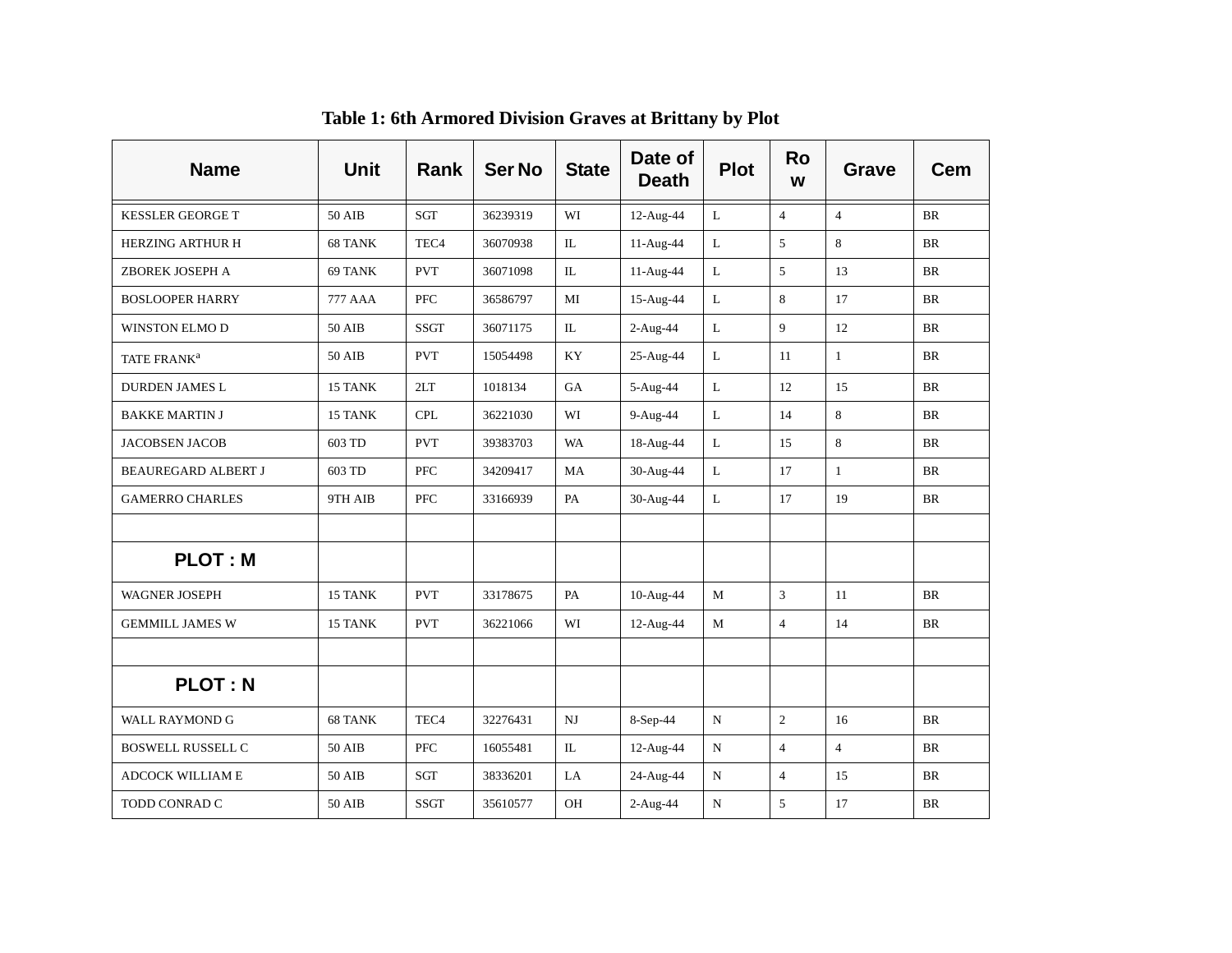| <b>Name</b>                 | Unit          | <b>Rank</b>      | <b>Ser No</b> | <b>State</b>   | Date of<br><b>Death</b> | <b>Plot</b>  | Ro<br>W        | <b>Grave</b>   | <b>Cem</b> |
|-----------------------------|---------------|------------------|---------------|----------------|-------------------------|--------------|----------------|----------------|------------|
| <b>CAMPBELL LLOYDE</b>      | 69 TANK       | <b>PVT</b>       | 34723309      | AR             | $2-Aug-44$              | N            | 6              | 5              | <b>BR</b>  |
| ZIEGELSTEIN ERIC            | 25 ENGR       | <b>PFC</b>       | 32648579      | <b>NY</b>      | 9-Aug-44                | N            | $\tau$         | 22             | <b>BR</b>  |
|                             |               |                  |               |                |                         |              |                |                |            |
| PLOT: 0                     |               |                  |               |                |                         |              |                |                |            |
| <b>HIGINBOTHAM PHILIP E</b> | 25 ENGR       | 2LT              | O1112763      | <b>NY</b>      | 5-Aug-44                | $\Omega$     | $\overline{c}$ | $\mathbf{1}$   | <b>BR</b>  |
| <b>HOUSE ALTON L</b>        | <b>86 RCN</b> | 1LT              | O-1012166     | <b>TX</b>      | 5-Aug-44                | $\Omega$     | 3              | 12             | <b>BR</b>  |
| <b>GRAY WILLIAM E</b>       | 44 AIB        | TEC <sub>5</sub> | 17165086      | <b>NE</b>      | 8-Aug-44                | $\Omega$     | $\overline{4}$ | $\overline{4}$ | <b>BR</b>  |
| <b>MILLAR EDWARD R</b>      | 128 ORD       | 1LT              | O-461721      | N <sub>J</sub> | 8-Aug-44                | $\Omega$     | $\overline{4}$ | 24             | <b>BR</b>  |
| <b>MCCOMAS PAUL R</b>       | 44 AIB        | <b>TSGT</b>      | 15089852      | <b>OH</b>      | 7-Aug-44                | $\Omega$     | 5              | 2              | <b>BR</b>  |
|                             |               |                  |               |                |                         |              |                |                |            |
| <b>PLOT: P</b>              |               |                  |               |                |                         |              |                |                |            |
| <b>MOORE WILLIAM J</b>      | 69 TANK       | TEC <sub>5</sub> | 34263799      | AL             | 8-Aug-44                | $\mathbf{P}$ | $\mathfrak{2}$ | $\overline{7}$ | <b>BR</b>  |
| <b>BROWN JESSE H</b>        | 69 TANK       | <b>PVT</b>       | 34257047      | NC             | 8-Aug-44                | $\mathbf{P}$ | 3              | 11             | <b>BR</b>  |

**Table 1: 6th Armored Division Graves at Brittany by Plot**

a. The grave marker for Pvt. Frank Tate erroneously identifies him as serving with the 4th Armored Division, although the ABMC database correctly identifies him as a Sixer. This information has been passed on to the staff at St. James.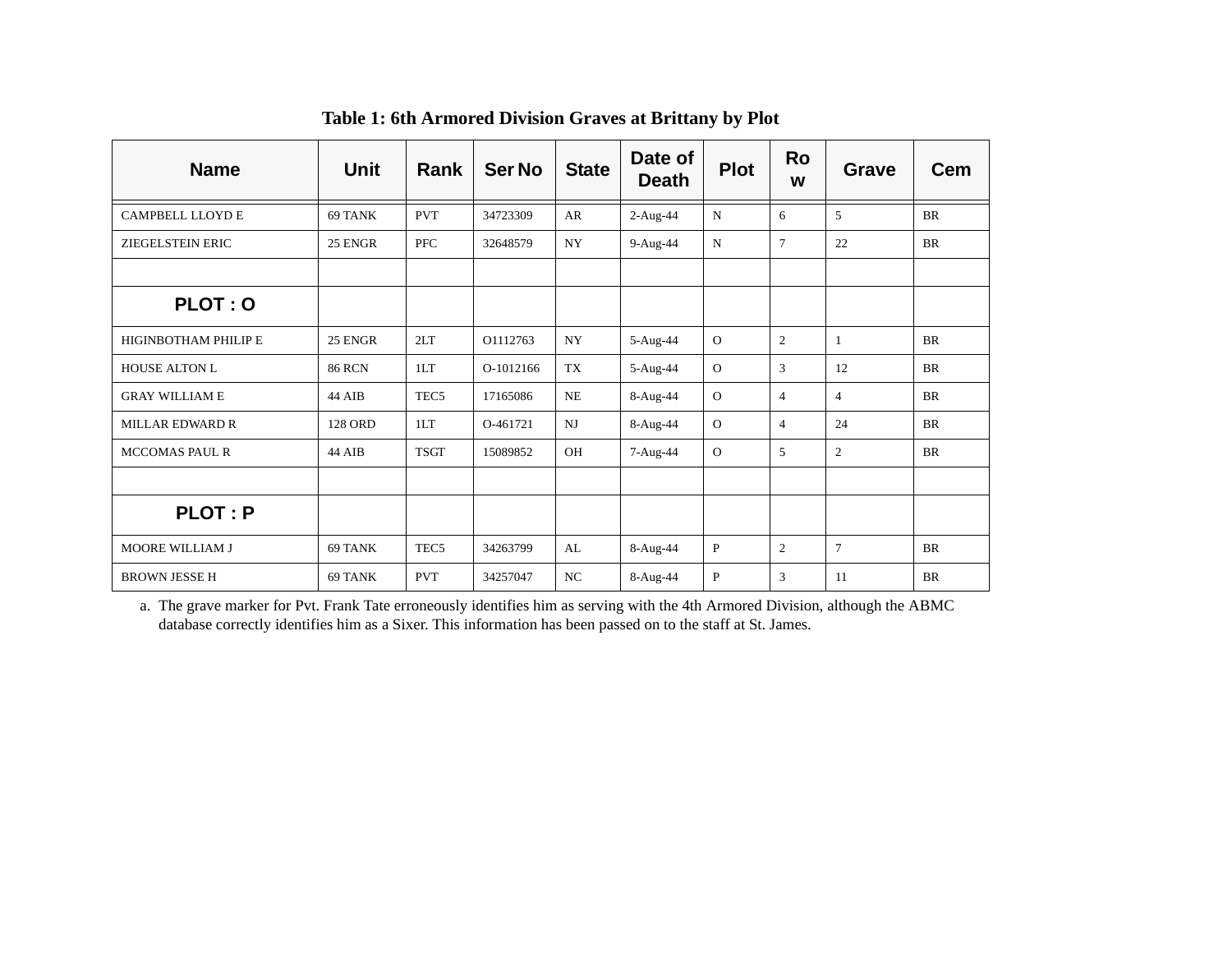| <b>Name</b>                 | <b>Unit</b>     | <b>Rank</b>        | <b>Ser No</b> | <b>State</b>             | Date of<br><b>Death</b> | <b>Plot</b>    | <b>Ro</b><br>W | <b>Grave</b>   | Cem       |
|-----------------------------|-----------------|--------------------|---------------|--------------------------|-------------------------|----------------|----------------|----------------|-----------|
|                             |                 |                    |               |                          |                         |                |                |                |           |
| 6 ARMD:                     |                 |                    |               |                          |                         |                |                |                |           |
| <b>CHILDS PHILIP</b>        | 6 ARMD          | 2LT                | 01315141      | IL                       | 8-Aug-44                | J              | 14             | 9              | <b>BR</b> |
| <b>LONDON SIDNEY</b>        | 6 ARMD          | 2LT                | O1320848      | IA                       | 8-Aug-44                | $\mathsf{C}$   | 16             | 11             | <b>BR</b> |
| <b>SCHWER JOHN W</b>        | 6 ARMD          | CH/<br><b>CAPT</b> | O-529000      | CO                       | 13-Aug-44               | $\mathbf{J}$   | 12             | 5              | <b>BR</b> |
| <b>MP PLAT:</b>             |                 |                    |               |                          |                         |                |                |                |           |
| <b>GRANT RAYMOND L</b>      | <b>MP PLAT</b>  | <b>PVT</b>         | 39336965      | <b>OR</b>                | 16-Aug-44               | D              | $\overline{c}$ | 14             | <b>BR</b> |
| CCA:                        |                 |                    |               |                          |                         |                |                |                |           |
| <b>BURRAGE ALBERT C III</b> | CCA             | <b>CAPT</b>        | O-414488      | MA                       | 8-Aug-44                | $\rm K$        | 13             | 19             | <b>BR</b> |
| CCB:                        |                 |                    |               |                          |                         |                |                |                |           |
| <b>SMITH HAROLD G</b>       | CC <sub>B</sub> | CAPT               | O-400865      | IN                       | 7-Aug-44                | $\mathbf G$    | 13             | 5              | <b>BR</b> |
| <b>86 CAV RECON:</b>        |                 |                    |               |                          |                         |                |                |                |           |
| <b>BRUGGER ANDREW E</b>     | <b>86 RCN</b>   | PFC                | 35476485      | KY                       | 3-Aug-44                | H              | $\overline{2}$ | 18             | <b>BR</b> |
| <b>CLARK MARTIN J</b>       | <b>86 RCN</b>   | <b>CPL</b>         | 34256986      | NC                       | 5-Aug-44                | $\bf{I}$       | 16             | 6              | <b>BR</b> |
| <b>CUSICK MICHEAL S</b>     | <b>86 RCN</b>   | SSGT               | 35476057      | $\ensuremath{\text{IN}}$ | $3-Aug-44$              | $\mathbf L$    | $\mathbf{1}$   | $\overline{7}$ | <b>BR</b> |
| <b>GROSSMAN ARTHUR J</b>    | <b>86 RCN</b>   | 2LT                | O1031609      | WI                       | 4-Aug-44                | J              | 6              | 14             | <b>BR</b> |
| <b>HOUSE ALTON L</b>        | <b>86 RCN</b>   | 1LT                | O-1012166     | <b>TX</b>                | 5-Aug-44                | $\overline{O}$ | 3              | 12             | <b>BR</b> |
| LEASH BURRELL K             | <b>86 RCN</b>   | TEC <sub>5</sub>   | 33178425      | PA                       | 4-Sep-44                | H              | 12             | 3              | <b>BR</b> |
| MCKINNEY RUBY A             | <b>86 RCN</b>   | TEC <sub>5</sub>   | 34264706      | AL                       | 5-Aug-44                | $\bf{I}$       | 12             | 6              | <b>BR</b> |

**Table 2: 6th Armored Division Graves at Brittany by Unit**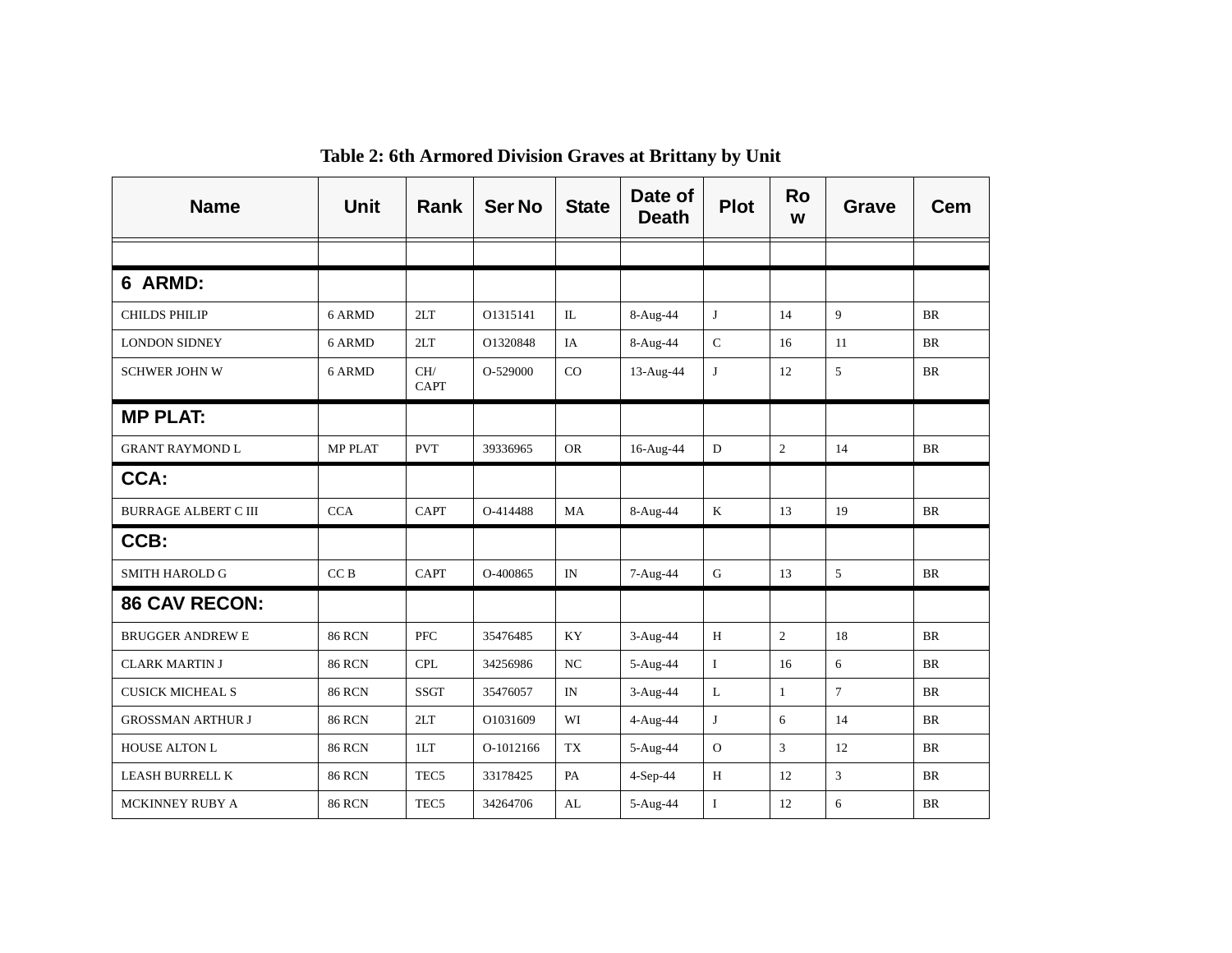| <b>Name</b>             | Unit          | <b>Rank</b>      | <b>Ser No</b> | <b>State</b> | Date of<br><b>Death</b> | <b>Plot</b>  | <b>Ro</b><br>W | <b>Grave</b>   | Cem       |
|-------------------------|---------------|------------------|---------------|--------------|-------------------------|--------------|----------------|----------------|-----------|
| NEFF DWIGHT L           | <b>86 RCN</b> | <b>CPL</b>       | 13062620      | VA           | 5-Aug-44                | $\mathbf F$  | 8              | $\mathbf{1}$   | <b>BR</b> |
| NEMETH JOE A            | <b>86 RCN</b> | <b>CPL</b>       | 35300486      | OH           | 3-Sep-44                | H            | 11             | 6              | BR        |
| PANE SAMUEL M           | <b>86 RCN</b> | TEC <sub>5</sub> | 32280604      | NY           | 5-Aug-44                | H            | 18             | 8              | <b>BR</b> |
| PILIPAIC ANTHONY J      | <b>86 RCN</b> | TEC <sub>5</sub> | 32313041      | NY           | 5-Aug-44                | F            | $\overline{7}$ | $\mathbf{1}$   | <b>BR</b> |
| PRICE ROBERT M          | <b>86 RCN</b> | TEC <sub>5</sub> | 34256688      | NC           | 8-Aug-44                | K            | 9              | 16             | <b>BR</b> |
| <b>RAVER CHARLES A</b>  | <b>86 RCN</b> | <b>PFC</b>       | 33178459      | PA           | 15-Aug-44               | K            | $\tau$         | $\overline{7}$ | <b>BR</b> |
| ROEHM DONALD D          | <b>86 RCN</b> | TEC <sub>5</sub> | 35326436      | OH           | 5-Aug-44                | $\mathbf{J}$ | 15             | 11             | <b>BR</b> |
| TURNER STANLEY L        | <b>86 RCN</b> | TEC <sub>5</sub> | 35215173      | WV           | 5-Aug-44                | $\mathbf{I}$ | 17             | 6              | <b>BR</b> |
| WOYNAR STEPHEN A        | <b>86 RCN</b> | <b>PVT</b>       | 11080245      | <b>VT</b>    | 12-Aug-44               | ${\bf G}$    | $\mathbf{1}$   | $\overline{7}$ | <b>BR</b> |
| <b>15 TANK:</b>         |               |                  |               |              |                         |              |                |                |           |
| <b>BAKKE MARTIN J</b>   | 15 TANK       | <b>CPL</b>       | 36221030      | WI           | 9-Aug-44                | L            | 14             | 8              | BR        |
| <b>COCKS GEORGE W</b>   | 15 TANK       | <b>PVT</b>       | 32299534      | NY           | 9-Aug-44                | $\mathbf L$  | $\overline{c}$ | $\overline{4}$ | <b>BR</b> |
| <b>DENITTI PAUL</b>     | 15 TANK       | TEC <sub>4</sub> | 33167228      | PA           | 10-Aug-44               | K            | $\overline{2}$ | $\overline{7}$ | <b>BR</b> |
| <b>DURDEN JAMES L</b>   | 15 TANK       | 2LT              | 1018134       | GA           | 5-Aug-44                | L            | 12             | 15             | BR        |
| <b>GEMMILL JAMES W</b>  | 15 TANK       | <b>PVT</b>       | 36221066      | WI           | 12-Aug-44               | M            | $\overline{4}$ | 14             | <b>BR</b> |
| <b>SCHNEPP JOHN W</b>   | 15 TANK       | 2LT              | O1013655      | NJ           | 5-Aug-44                | L            | $\mathbf{1}$   | 20             | <b>BR</b> |
| <b>WAGNER JOSEPH</b>    | 15 TANK       | <b>PVT</b>       | 33178675      | PA           | 10-Aug-44               | $\mathbf M$  | 3              | 11             | <b>BR</b> |
| 68 TANK:                |               |                  |               |              |                         |              |                |                |           |
| <b>AVINO TOBEA</b>      | 68 TANK       | TEC <sub>4</sub> | 32297656      | NY           | 20-Aug-44               | H            | $\overline{4}$ | 11             | <b>BR</b> |
| <b>CAPOZI LOUIS J</b>   | 68 TANK       | SGT              | 32314986      | NY           | 6-Aug-44                | $\mathbf{0}$ | $\overline{0}$ | $\Omega$       | <b>BR</b> |
| <b>HERZING ARTHUR H</b> | 68 TANK       | TEC <sub>4</sub> | 36070938      | IL           | 11-Aug-44               | L            | 5              | 8              | BR        |
| KOWALCIK STANLEY J      | 68 TANK       | <b>PVT</b>       | 12211591      | NJ           | 9-Aug-44                | $\bf K$      | 6              | 14             | BR        |

**Table 2: 6th Armored Division Graves at Brittany by Unit**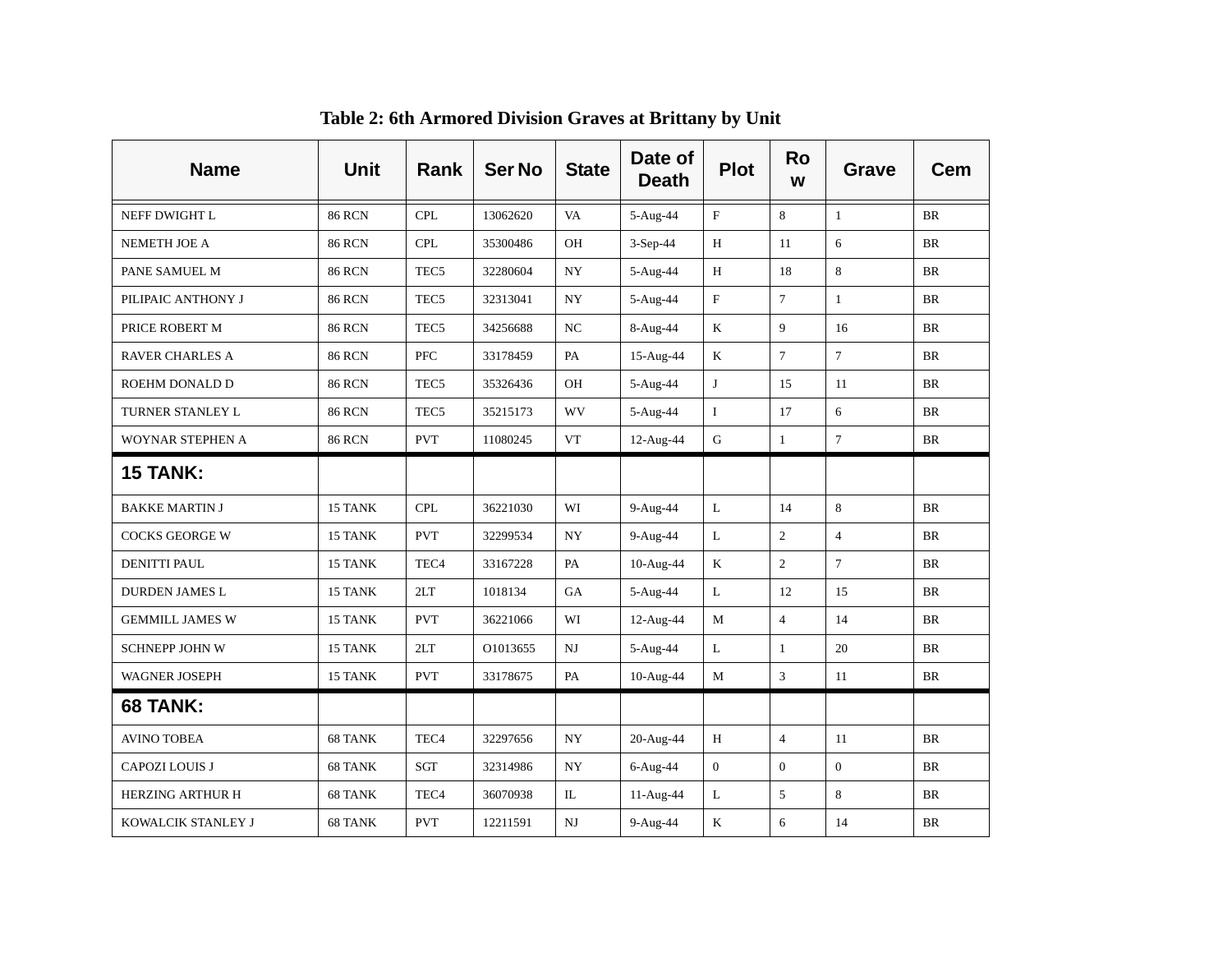| <b>Name</b>            | <b>Unit</b> | <b>Rank</b>      | <b>Ser No</b> | <b>State</b> | Date of<br><b>Death</b> | <b>Plot</b>    | <b>Ro</b><br>W | Grave          | <b>Cem</b> |
|------------------------|-------------|------------------|---------------|--------------|-------------------------|----------------|----------------|----------------|------------|
| MURRAY JAMES J         | 68 TANK     | <b>PVT</b>       | 12061088      | NY           | $6-Aug-44$              | $\mathbf{0}$   | $\Omega$       | $\Omega$       | <b>BR</b>  |
| NIECKARZ JOHN G        | 68 TANK     | TEC <sub>5</sub> | 32100575      | <b>NY</b>    | $10-Sep-44$             | H              | 11             | $\mathbf{1}$   | <b>BR</b>  |
| NUNZIATO SANTO D       | 68 TANK     | TEC <sub>5</sub> | 32310781      | NY           | 5-Aug-44                | $\, {\rm H}$   | $\overline{4}$ | 16             | BR         |
| SEIDENBURG JOHN H      | 68 TANK     | SGT              | 32310684      | NY           | 5-Aug-44                | G              | 10             | 16             | <b>BR</b>  |
| <b>SHAUD CHARLES B</b> | 68 TANK     | <b>PVT</b>       | 33053962      | PA           | 23-Aug-44               | H              | $\overline{4}$ | 10             | <b>BR</b>  |
| WALL RAYMOND G         | 68 TANK     | TEC <sub>4</sub> | 32276431      | NJ           | 8-Sep-44                | N              | $\overline{2}$ | 16             | <b>BR</b>  |
| <b>69 TANK:</b>        |             |                  |               |              |                         |                |                |                |            |
| <b>BROWN JESSE H</b>   | 69 TANK     | <b>PVT</b>       | 34257047      | NC           | 8-Aug-44                | $\mathbf{P}$   | 3              | 11             | <b>BR</b>  |
| CAMPBELL LLOYD E       | 69 TANK     | <b>PVT</b>       | 34723309      | AR           | $2-Aug-44$              | $\mathbf N$    | 6              | 5              | <b>BR</b>  |
| <b>CROWE ERVIN W</b>   | 69 TANK     | <b>CPL</b>       | 34213988      | <b>SC</b>    | 6-Aug-44                | $\mathbf{0}$   | $\overline{0}$ | $\overline{0}$ | BR         |
| HARRISON JEWEL C       | 69 TANK     | <b>PVT</b>       | 34242488      | ${\rm FL}$   | 6-Aug-44                | $\overline{0}$ | $\Omega$       | $\mathbf{0}$   | <b>BR</b>  |
| <b>JADIN CHARLES J</b> | 69 TANK     | SGT              | 36238430      | WI           | 6-Aug-44                | $\mathbf{0}$   | $\overline{0}$ | $\mathbf{0}$   | <b>BR</b>  |
| MOORE WILLIAM J        | 69 TANK     | TEC <sub>5</sub> | 34263799      | AL           | 8-Aug-44                | $\mathbf{P}$   | $\overline{c}$ | $\tau$         | <b>BR</b>  |
| <b>SLATER MICHAEL</b>  | 69 TANK     | SGT              | 33056169      | PA           | $2-Aug-44$              | $\Omega$       | $\Omega$       | $\Omega$       | <b>BR</b>  |
| ZBOREK JOSEPH A        | 69 TANK     | <b>PVT</b>       | 36071098      | IL           | 11-Aug-44               | L              | 5              | 13             | BR         |
| <b>9 AIB:</b>          |             |                  |               |              |                         |                |                |                |            |
| <b>BLAIR OSCARF</b>    | 9TH AIB     | <b>PFC</b>       | 14099665      | LA           | 9-Aug-44                | E              | 12             | 18             | BR         |
| DALEY JOHN W           | 9TH AIB     | <b>PFC</b>       | 35610425      | MD           | 9-Aug-44                | K              | 3              | 14             | BR         |
| <b>GAMERRO CHARLES</b> | 9TH AIB     | PFC              | 33166939      | PA           | 30-Aug-44               | L              | 17             | 19             | <b>BR</b>  |
| MELBOURNE JOHN W       | 9TH AIB     | <b>CAPT</b>      | O-351820      | IN           | $11-Sep-44$             | $\rm K$        | $\overline{4}$ | $\mathfrak{Z}$ | BR         |
| NILE WILBUR K          | 9TH AIB     | <b>PFC</b>       | 33013725      | PA           | 25-Aug-44               | $\rm K$        | 10             | 6              | <b>BR</b>  |
| <b>NOVACK EDWARD A</b> | 9TH AIB     | <b>PVT</b>       | 39606642      | ID           | 11-Sep-44               | $\mathbf{J}$   | $\overline{2}$ | 22             | BR         |

**Table 2: 6th Armored Division Graves at Brittany by Unit**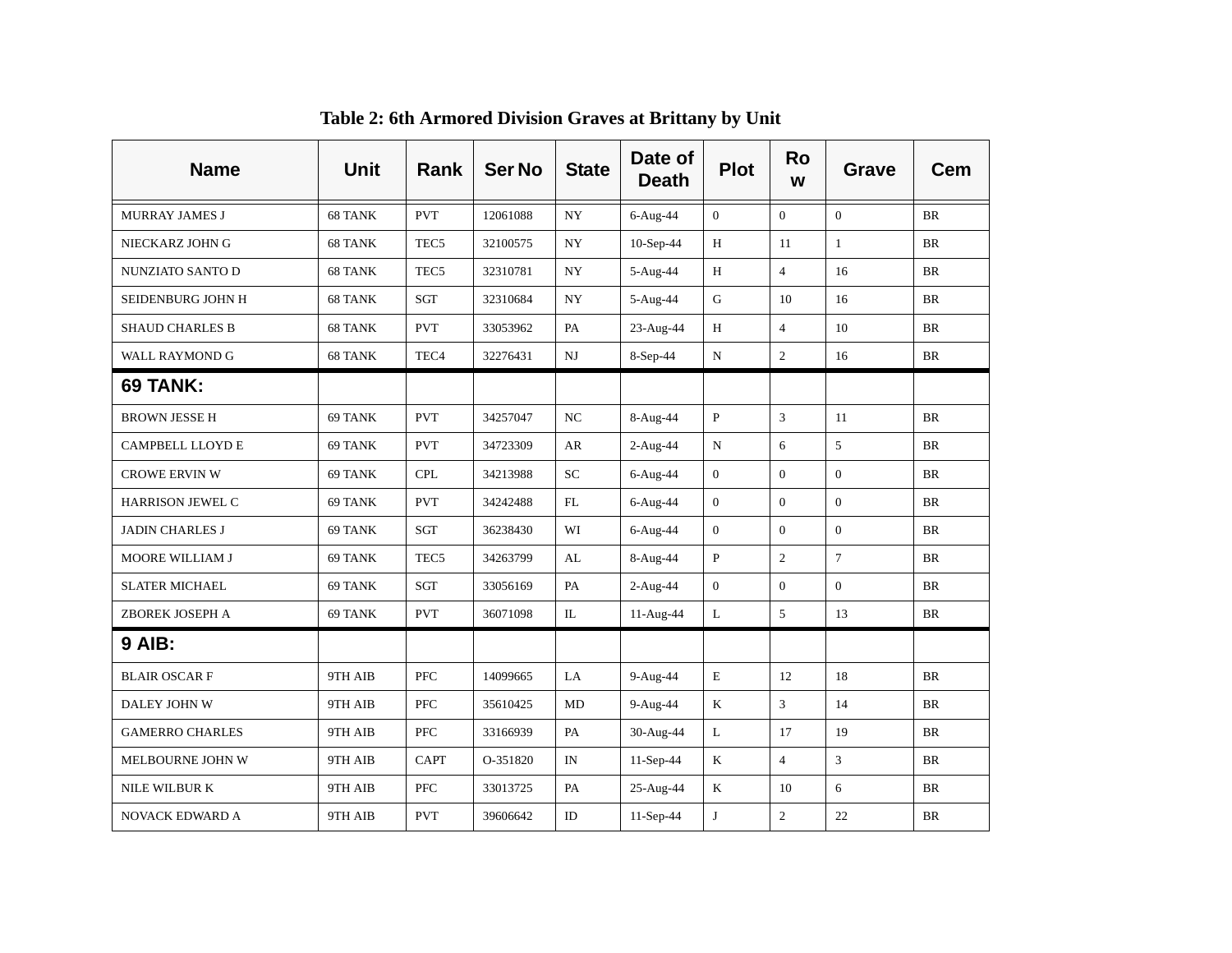| <b>Name</b>               | <b>Unit</b> | <b>Rank</b>      | <b>Ser No</b> | <b>State</b>   | Date of<br><b>Death</b> | <b>Plot</b>    | <b>Ro</b><br>W | Grave          | Cem       |
|---------------------------|-------------|------------------|---------------|----------------|-------------------------|----------------|----------------|----------------|-----------|
| <b>TABOR JOHN E</b>       | 9TH AIB     | <b>PFC</b>       | 36326164      | IL.            | 25-Aug-44               | $\rm K$        | 10             | 20             | BR        |
| THARP JAMES A             | 9TH AIB     | PFC              | 34264525      | AL             | 9-Aug-44                | E              | $\overline{4}$ | 18             | BR        |
| <b>44 AIB:</b>            |             |                  |               |                |                         |                |                |                |           |
| <b>BALOCK MICHAEL</b>     | 44 AIB      | <b>PFC</b>       | 33179022      | PA             | 10-Aug-44               | G              | $\mathbf{1}$   | 6              | BR        |
| <b>BLANCK WILLIAM J</b>   | 44 AIB      | TEC <sub>4</sub> | 36221081      | WI             | 8-Aug-44                | G              | 15             | 16             | BR        |
| <b>BLODGETT JAY D</b>     | 44 AIB      | <b>PFC</b>       | 35141302      | IN             | 8-Aug-44                | G              | 6              | 6              | BR        |
| <b>BYE CLIFFORD J</b>     | 44 AIB      | <b>PVT</b>       | 35058961      | OH             | 8-Aug-44                | H              | 6              | 16             | <b>BR</b> |
| <b>CARSON EARNEST R</b>   | 44 AIB      | <b>PVT</b>       | 38222656      | TX             | 8-Aug-44                | G              | $\overline{2}$ | 11             | <b>BR</b> |
| <b>CHANDLER ALMOND</b>    | 44 AIB      | PFC              | 34265578      | GA             | 9-Aug-44                | K              | 12             | 14             | BR        |
| <b>CROWDER FRANK H</b>    | 44 AIB      | PFC              | 34256217      | NC             | 12-Aug-44               | $\mathbf G$    | 17             | 6              | BR        |
| <b>GILBERT JAMES W JR</b> | 44 AIB      | TEC <sub>5</sub> | 33168913      | PA             | 9-Aug-44                | $\mathbf G$    | 10             | 12             | BR        |
| <b>GOEBEL LOWELL A</b>    | 44 AIB      | <b>PVT</b>       | 35301028      | OH             | 9-Aug-45                | $\Omega$       | $\overline{0}$ | $\overline{0}$ | <b>BR</b> |
| <b>GRAY WILLIAM E</b>     | 44 AIB      | TEC <sub>5</sub> | 17165086      | $\rm NE$       | 8-Aug-44                | $\overline{O}$ | $\overline{4}$ | $\overline{4}$ | <b>BR</b> |
| <b>GRUBBS JAMES A</b>     | 44 AIB      | 1LT              | O-1300026     | TX             | 8-Aug-44                | H              | $\overline{4}$ | $\overline{2}$ | BR        |
| <b>HAMMER ALDEN H</b>     | 44 AIB      | PFC              | 35701586      | <b>KY</b>      | 8-Aug-44                | G              | 12             | 15             | <b>BR</b> |
| <b>HEILMAN JOHN</b>       | 44 AIB      | <b>PFC</b>       | 33174983      | PA             | 8-Aug-44                | H              | $\overline{7}$ | $\overline{4}$ | <b>BR</b> |
| HOST WALTER M             | 44 AIB      | TEC <sub>5</sub> | 16063425      | MI             | 8-Aug-44                | $\rm K$        | 11             | 10             | BR        |
| HRABOVECKY JOSEPH         | 44 AIB      | TEC <sub>4</sub> | 6890924       | PA             | 11-Aug-44               | K              | 17             | $\overline{7}$ | BR        |
| HUFFMON LAWRENCE V        | 44 AIB      | <b>PFC</b>       | 37009156      | M <sub>O</sub> | 8-Aug-44                | G              | 11             | 6              | BR        |
| KUKUC FRANK D             | 44 AIB      | <b>PFC</b>       | 35501205      | OH             | 9-Aug-45                | $\Omega$       | $\Omega$       | $\Omega$       | BR        |
| <b>MAREK MARION C</b>     | 44 AIB      | PFC              | 35058461      | OH             | 8-Aug-44                | $\, {\rm H}$   | 16             | 5              | <b>BR</b> |
| <b>MCCOMAS PAUL R</b>     | 44 AIB      | <b>TSGT</b>      | 15089852      | OH             | 7-Aug-44                | $\Omega$       | 5              | $\overline{2}$ | BR        |

**Table 2: 6th Armored Division Graves at Brittany by Unit**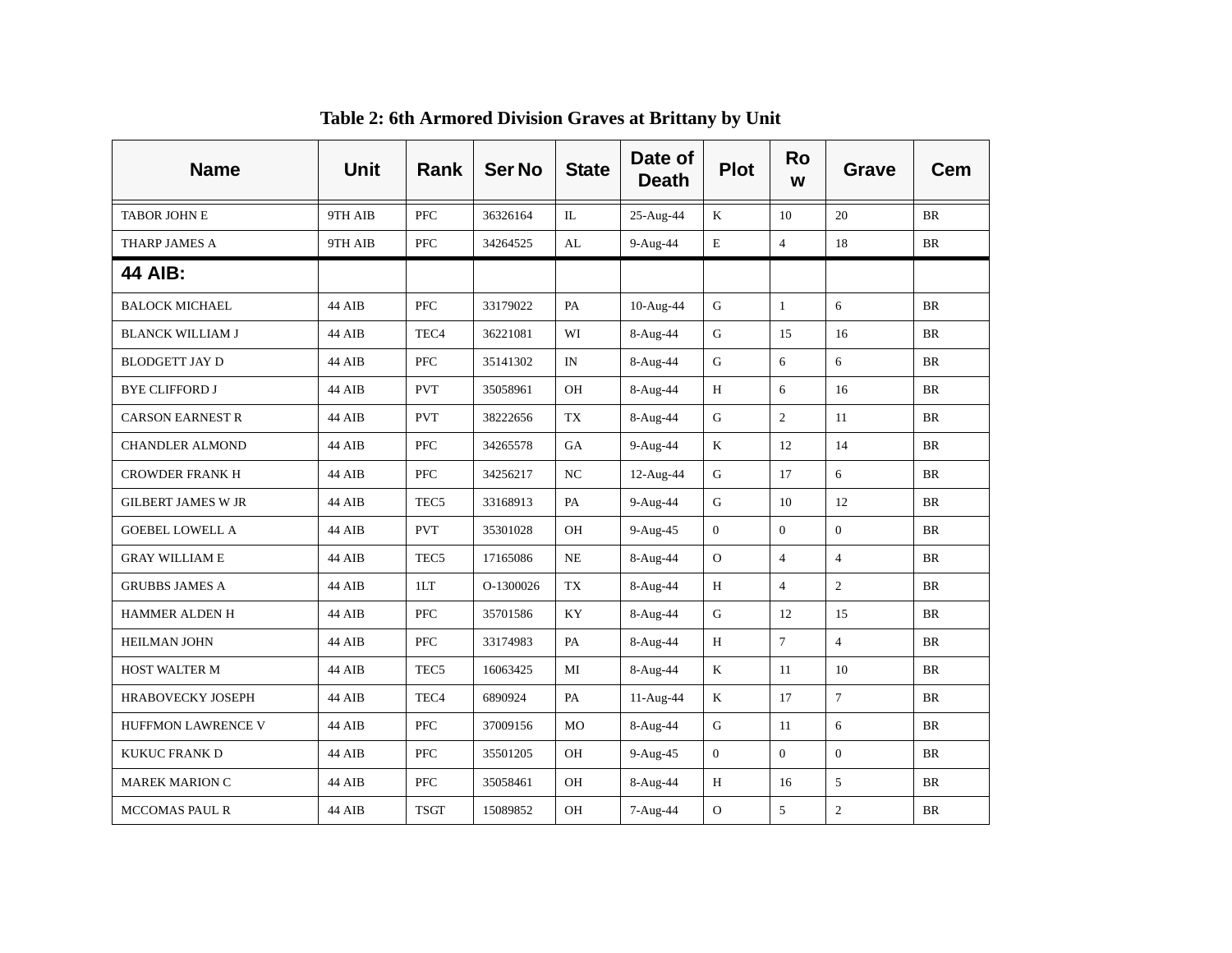| <b>Name</b>               | <b>Unit</b>   | Rank        | <b>Ser No</b> | <b>State</b> | Date of<br><b>Death</b> | <b>Plot</b> | <b>Ro</b><br>W | <b>Grave</b>   | Cem       |
|---------------------------|---------------|-------------|---------------|--------------|-------------------------|-------------|----------------|----------------|-----------|
| <b>MORALES IGNACIO J</b>  | 44 AIB        | SGT         | 39171031      | CA           | 24-Aug-44               | $\mathbf G$ | $\mathbf{1}$   | 5              | <b>BR</b> |
| REVES MICHAEL E           | 44 AIB        | <b>CPL</b>  | 35610366      | OН           | 26-Aug-44               | L           | $\overline{2}$ | $\mathbf{1}$   | <b>BR</b> |
| ROBERTS DARREL F          | 44 AIB        | SGT         | 35000860      | OН           | 8-Aug-44                | H           | 15             | 5              | <b>BR</b> |
| <b>SMITH THOMAS R</b>     | 44 AIB        | PFC         | 34666940      | NC           | 8-Aug-44                | $\mathbf G$ | 6              | 17             | BR        |
| WILLIAMS CHARLES E        | 44 AIB        | PFC         | 35351665      | IN           | 12-Aug-44               | ${\bf G}$   | 11             | 10             | <b>BR</b> |
| <b>WILSON JAMES LLOYD</b> | 44 AIB        | PFC         | 34214333      | SC.          | 8-Aug-44                | H           | 17             | 11             | <b>BR</b> |
|                           |               |             |               |              |                         |             |                |                |           |
| <b>50 AIB:</b>            |               |             |               |              |                         |             |                |                |           |
| <b>ADAMS FRANCIS J</b>    | <b>50 AIB</b> | PFC         | 33168850      | PA           | 27-Aug-44               | $\bf J$     | 12             | 6              | BR        |
| ADCOCK WILLIAM E          | 50 AIB        | SGT         | 38336201      | LA           | 24-Aug-44               | $\mathbf N$ | $\overline{4}$ | 15             | BR        |
| <b>BECK PAUL K</b>        | <b>50 AIB</b> | <b>PVT</b>  | 20451115      | <b>TN</b>    | 25-Aug-44               | $\bf K$     | 5              | 20             | BR        |
| <b>BOSWELL RUSSELL C</b>  | 50 AIB        | PFC         | 16055481      | IL           | 12-Aug-44               | ${\bf N}$   | $\overline{4}$ | $\overline{4}$ | $\rm{BR}$ |
| COBB AUSTELL              | 50 AIB        | <b>SSGT</b> | 34214310      | <b>SC</b>    | 25-Aug-44               | $\mathbf K$ | $\overline{3}$ | 6              | <b>BR</b> |
| COLLINS JOHN Q A          | 50 AIB        | <b>PFC</b>  | 34235394      | LA           | 23-Aug-44               | H           | 11             | 10             | <b>BR</b> |
| <b>DILLS ADAM J</b>       | 50 AIB        | <b>CPL</b>  | 34090683      | NC           | 22-Aug-44               | H           | $\overline{7}$ | 10             | <b>BR</b> |
| DURKAN RAYMOND M          | 50 AIB        | <b>PFC</b>  | 31288383      | MA           | 5-Aug-44                | G           | 10             | 6              | <b>BR</b> |
| FOX JOHN C                | <b>50 AIB</b> | <b>PFC</b>  | 37241046      | MO           | $2-Aug-44$              | K           | 9              | $\overline{7}$ | <b>BR</b> |
| <b>HARRISON GERALD W</b>  | 50 AIB        | <b>SSGT</b> | 14057964      | <b>GA</b>    | 12-Aug-44               | K           | $\overline{4}$ | 17             | <b>BR</b> |
| JONES JOSEPH P            | 50 AIB        | <b>SSGT</b> | 33056122      | PA           | 19-Aug-44               | L           | $\overline{3}$ | $\overline{4}$ | <b>BR</b> |
| <b>KESSLER GEORGE T</b>   | <b>50 AIB</b> | SGT         | 36239319      | WI           | 12-Aug-44               | L           | $\overline{4}$ | $\overline{4}$ | <b>BR</b> |
| <b>LEBIDA MAX</b>         | <b>50 AIB</b> | 2LT         | O1314370      | RI           | 5-Aug-44                | $\,$ H      | 13             | 16             | <b>BR</b> |
| MAC COMBS DELBERT R       | <b>50 AIB</b> | <b>PFC</b>  | 35867442      | OH           | 5-Aug-44                | $\bf J$     | 12             | 11             | <b>BR</b> |

**Table 2: 6th Armored Division Graves at Brittany by Unit**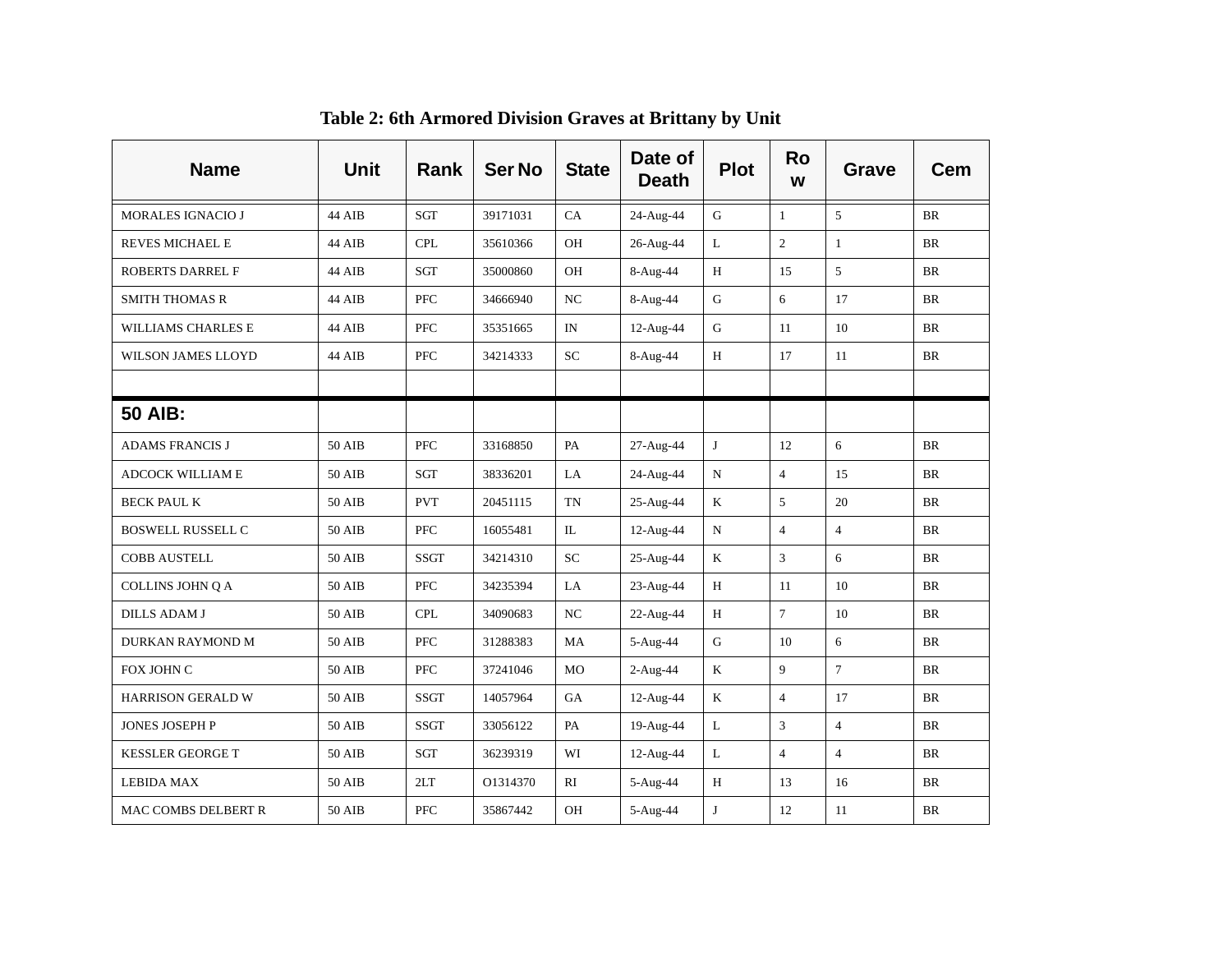| <b>Name</b>                 | Unit           | Rank        | <b>Ser No</b> | <b>State</b> | Date of<br><b>Death</b> | <b>Plot</b>    | <b>Ro</b><br>W | <b>Grave</b>   | Cem       |
|-----------------------------|----------------|-------------|---------------|--------------|-------------------------|----------------|----------------|----------------|-----------|
| MCNELLIS ROBERT L           | 50 AIB         | 2LT         | O1304095      | CT           | 12-Aug-44               | $\mathbf{I}$   | 1.5            | 22             | <b>BR</b> |
| <b>RUSH BILLY W</b>         | <b>50 AIB</b>  | <b>PVT</b>  | 20404684      | SC           | 25-Aug-44               | K              | 17             | $\mathbf{1}$   | <b>BR</b> |
| <b>SANKO JOHN G</b>         | 50 AIB         | <b>PVT</b>  | 33463542      | PA           | 2-Aug-44                | $\rm K$        | 3              | 17             | <b>BR</b> |
| <b>SMITH EARNEST J</b>      | <b>50 AIB</b>  | PFC         | 6938917       | IL           | 22-Aug-44               | $\, {\rm H}$   | 3              | 16             | <b>BR</b> |
| STEELE RAYMOND M            | 50 AIB         | SGT         | 35350684      | IN           | 25-Aug-44               | $\mathbf K$    | $\mathbf{1}$   | 6              | <b>BR</b> |
| <b>TATE FRANK</b>           | 50 AIB         | <b>PVT</b>  | 15054498      | KY           | 25-Aug-44               | L              | 11             | $\mathbf{1}$   | <b>BR</b> |
| TODD CONRAD C               | <b>50 AIB</b>  | <b>SSGT</b> | 35610577      | OH           | $2-Aug-44$              | $\mathbf N$    | 5              | 17             | BR        |
| <b>VIVENEY GEORGE M</b>     | 50 AIB         | SSGT        | 32276150      | $_{\rm NJ}$  | 13-Aug-44               | H              | 10             | 16             | <b>BR</b> |
| <b>WINSTON ELMO D</b>       | 50 AIB         | <b>SSGT</b> | 36071175      | IL           | $2-Aug-44$              | L              | 9              | 12             | <b>BR</b> |
| YURS ELMER F                | 50 AIB         | <b>PFC</b>  | 36355710      | IL           | 16-Aug-44               | $\mathbf K$    | $\mathbf{1}$   | $\overline{7}$ | <b>BR</b> |
| 25th ENGR BN:               |                |             |               |              |                         |                |                |                |           |
| <b>HIGINBOTHAM PHILIP E</b> | 25 ENGR        | 2LT         | O1112763      | <b>NY</b>    | 5-Aug-44                | $\overline{O}$ | $\overline{2}$ | $\mathbf{1}$   | <b>BR</b> |
| PECERA FRANK                | 25 ENGR        | <b>PVT</b>  | 33492213      | PA           | 8-Aug-44                | H              | $\overline{7}$ | $\overline{2}$ | <b>BR</b> |
| PELLERIN LOUIS J            | 25 ENGR        | <b>PVT</b>  | 38264203      | LA           | 8-Aug-44                | ${\bf G}$      | 16             | $\overline{4}$ | BR        |
| ZIEGELSTEIN ERIC            | 25 ENGR        | <b>PFC</b>  | 32648579      | <b>NY</b>    | 9-Aug-44                | N              | $\overline{7}$ | 22             | <b>BR</b> |
| <b>128 ORD MAINT BN:</b>    |                |             |               |              |                         |                |                |                |           |
| <b>MILLAR EDWARD R</b>      | <b>128 ORD</b> | 1LT         | O-461721      | $_{\rm NJ}$  | 8-Aug-44                | $\mathbf{O}$   | $\overline{4}$ | 24             | BR        |
| <b>128 FA BN:</b>           |                |             |               |              |                         |                |                |                |           |
| <b>BOOTH STANLEY F</b>      | 128 FA BN      | <b>PFC</b>  | 12203581      | $_{\rm NJ}$  | 10-Aug-44               | $\mathbf K$    | $\overline{4}$ | 15             | <b>BR</b> |
| <b>DURKEE JOHN R JR</b>     | 128 FA BN      | 1LT         | O-1178461     | OK           | 3-Aug-44                | ${\bf G}$      | 3              | 11             | BR        |
| 231 FA BN:                  |                |             |               |              |                         |                |                |                |           |

**Table 2: 6th Armored Division Graves at Brittany by Unit**